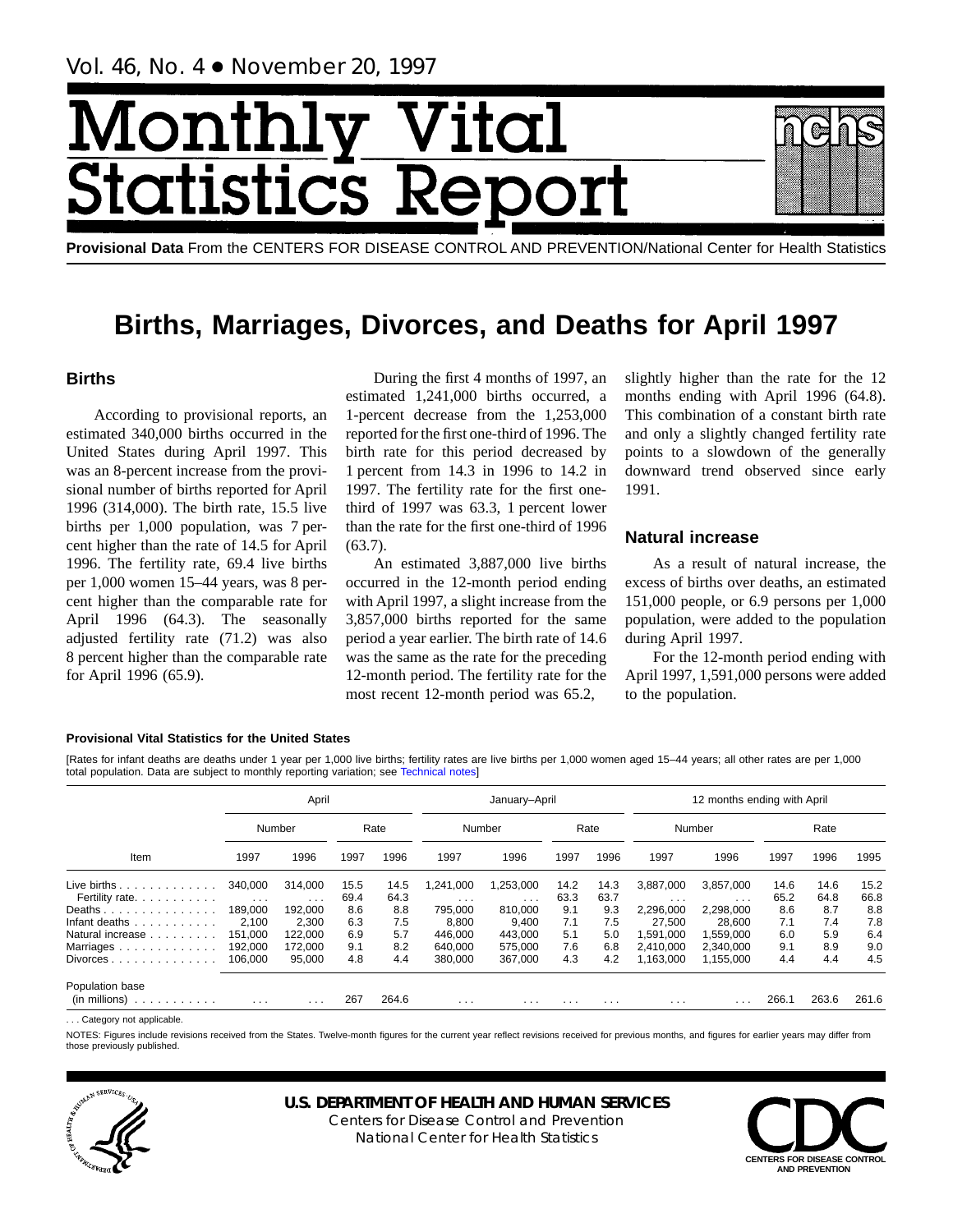This represented a rate of natural increase of 6.0, 2 percent higher than the rate of 5.9 for the preceding 12-month period. The increase in the rate of natural increase was due to a steady birth rate and a decreasing death rate.

# **Marriages**

An estimated 192,000 marriages were reported in April 1997, yielding a current monthly marriage rate of 9.1 per 1,000 population.

The number of marriages reported in the first one-third of 1997 was 640,000, 11 percent higher than the number reported in the comparable period for 1996 (575,000). The marriage rate (7.6) for the 4-month period in 1997 was 12 percent higher than the rate in 1996 (6.8).

Approximately 2,410,000 marriages were performed during the 12-month period ending with April 1997, an increase of 3 percent from the number performed during the same period a year earlier (2,340,000). The marriage rate for the current 12-month period (9.1) was 2 percent higher than the rate for the period ending with April 1996 (8.9).

## **Divorces**

An estimated 106,000 divorces were reported in April 1997, yielding a current monthly divorce rate of 4.8 divorces per 1,000 population.

The number of divorces granted in the first one-third of 1997 was 380,000, 4 percent more than were granted for the same period in 1996 (367,000). The divorce rate (4.3) for the 4-month period in 1997 was 2 percent higher than the rate for the same period in 1996 (4.2).

Approximately 1,163,000 couples divorced during the 12-month period ending with April 1997, 1 percent more than the number divorced during the comparable period ending with April 1996 (1,155,000). The divorce rate per 1,000 population for the 12-month period ending with April 1997 (4.4) was the same as the rate for the period ending with April 1996.

# **Deaths**

For April 1997 an estimated 189,000 deaths occurred in the United States. The death rate was 8.6 deaths per 1,000 population, 2 percent lower than the rate of 8.8



**Provisional birth rates per 1,000 population by month: United States, 1995–97**



**Provisional seasonally adjusted fertility rates per 1,000 women aged 15–44 years: United States, 1993–97**



**Provisional marriage rates per 1,000 population by month: United States, 1995–97**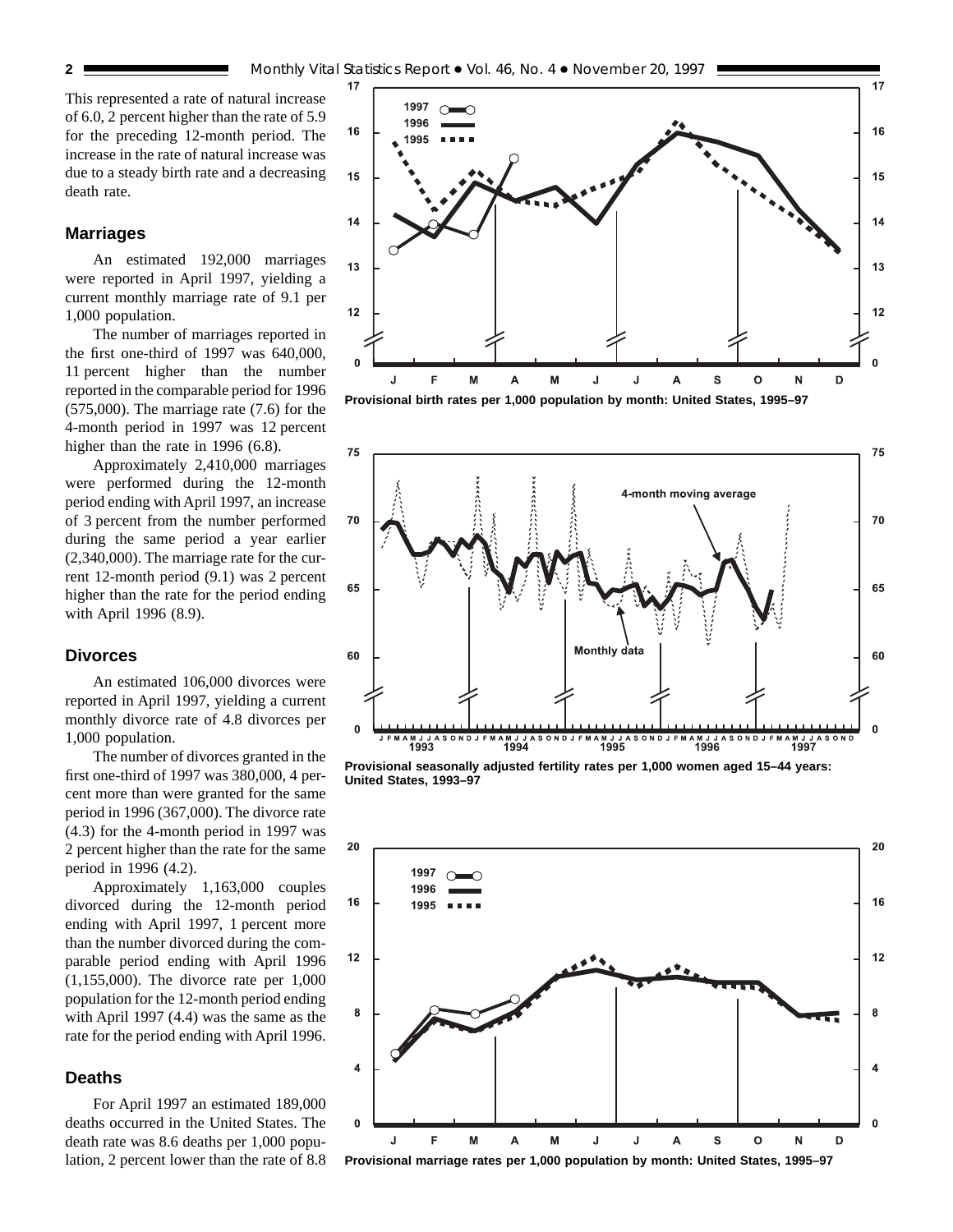for April a year earlier. Among the 189,000 deaths for April 1997 were 2,100 deaths at ages under 1 year.

According to provisional statistics, 795,000 deaths occurred during the first 4 months of 1997, a decrease of 2 percent from the deaths that occurred during the first 4 months of 1996 (810,000). The death rate, 9.1 per 1,000 population, was also 2 percent lower than the rate for January–April 1996 (9.3). Among the 795,000 deaths reported for the first 4 months of 1997 were 8,800 deaths at ages under 1 year, yielding an infant mortality rate of 7.1 per 1,000 live births, 5 percent lower than the rate of 7.5 for the comparable 4-month period in 1996.

The death rate for the 12 months ending with April 1997 was 8.6 deaths per 1,000 population, 1 percent lower than the rate for the comparable 12-month period a year earlier (8.7). The infant mortality rate for this 12-month period was 7.1 per 1,000 live births, 4 percent lower than the rate of 7.4 for the 12 months ending with April 1996.

*Current Mortality Sample, 12 months ending with March 1997—*The provisional death rate for the 12 months ending with March 1997 was 864.7 per 100,000 population, 1 percent lower than the rate of 875.3 for the 12-month period ending March 1996. The provisional age-adjusted death rate for the 12-month period ending with March 1997 was 485.6 per 100,000 U.S. standard population, 3 percent lower than the rate of 499.5 for the 12-month period ending with March 1996. Ageadjusted death rates control for changes and variations in the age composition of the population; therefore, they are better indicators than crude rates for showing changes in mortality risk over time and for showing differences between race-sex groups within the population. Among the race-sex groups, the estimated ageadjusted death rates decreased for white males and black males. By age the death rate for the total population decreased for the following age groups: 1–4 years, 25–34 years, 35–44 years, 45–54 years, 55–64 years, and 75–84 years of age.

Among the major causes of death, the estimated death rate decreased between the two successive 12-month periods for



**Provisional death rates per 1,000 population by month: United States, 1995–97**







**Provisional birth rates per 1,000 population for successive 12-month periods ending with month indicated: United States, 1993–97**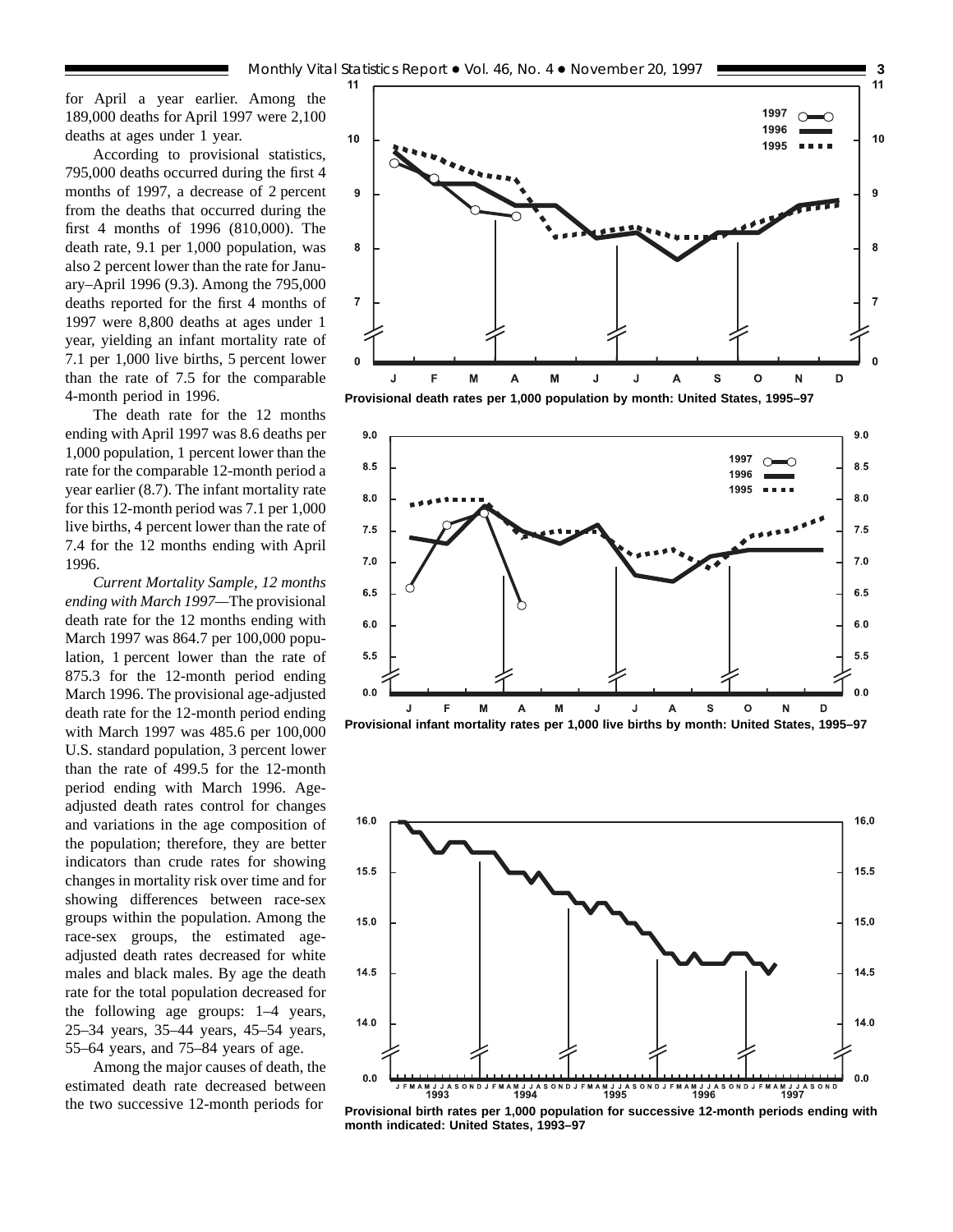Diseases of heart, Human immunodeficiency virus infection, and Homicide and legal intervention. The decrease for Homicide and legal intervention was largely due to the decline in the rate for homicide by firearms. The death rate increased between the two successive 12-month periods for Diabetes mellitus.

The infant mortality rate for the 12 months ending with March 1997 was 720.3 per 100,000 live births, 3 percent lower than the rate of 745.0 for the same 12-month period a year earlier. For infants under 28 days of age, the 12-month rate ending March 1997 was 469.8 compared with a rate of 473.6 for the 12-month period a year earlier. The infant mortality rate for infants aged 28 days–11 months was 249.3 compared with a rate of 270.5 for the 12- month period a year earlier. The changes in the mortality rates for infants under 28 days of age and for infants aged 28 days–11 months were not statistically significant. Among causes of infant death, the infant mortality rate showed no significant changes between the two successive 12-month periods.



**Provisional marriage rates per 1,000 population for successive 12-month periods ending with month indicated: United States, 1993–97**



**Provisional divorce rates per 1,000 population for successive 12-month periods ending with month indicated: United States, 1993–97**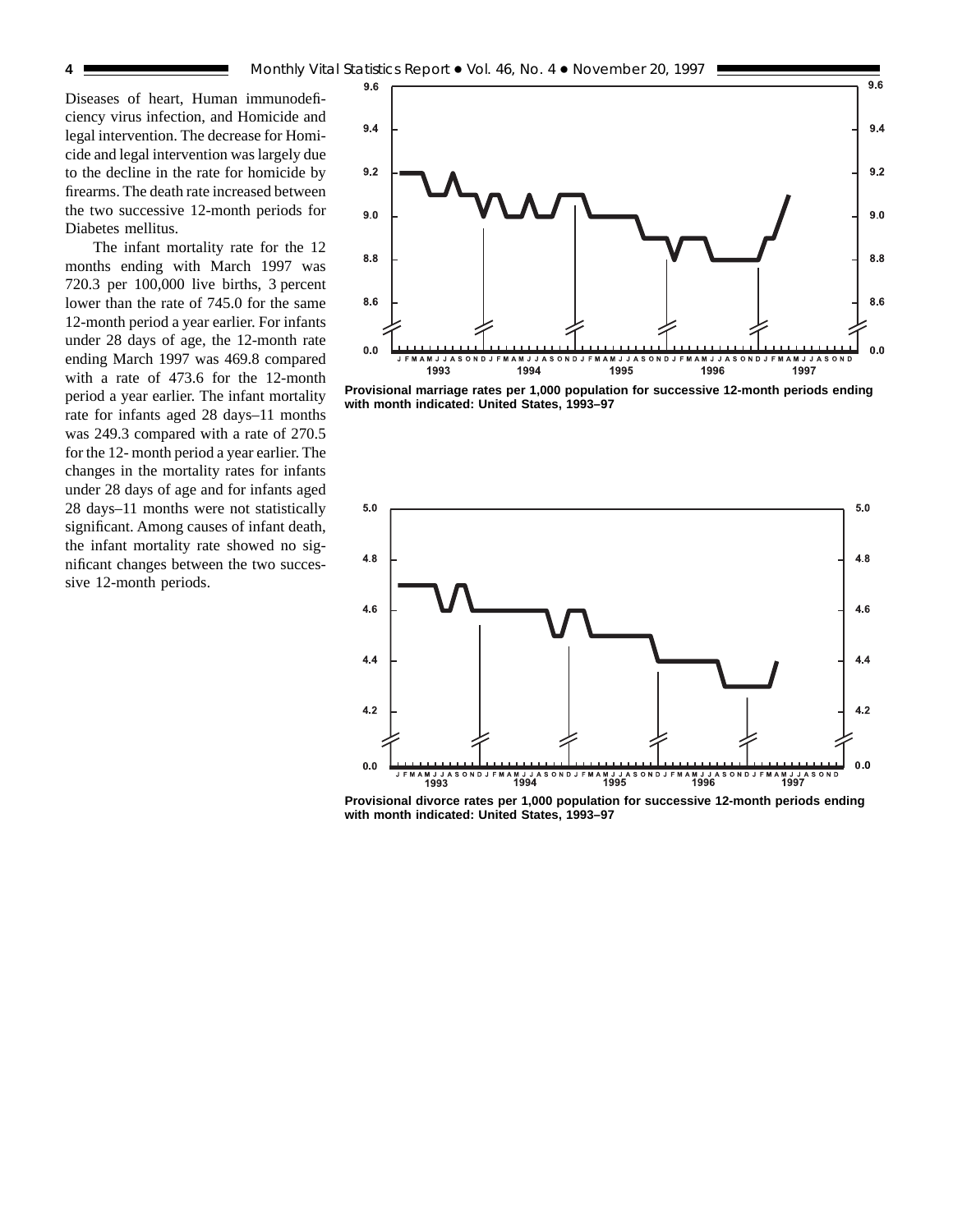

**Provisional death rates per 1,000 population for successive 12-month periods ending with month indicated: United States, 1993–97**



**Provisional infant mortality rates per 1,000 live births for successive 12-month periods ending with month indicated: United States, 1993–97**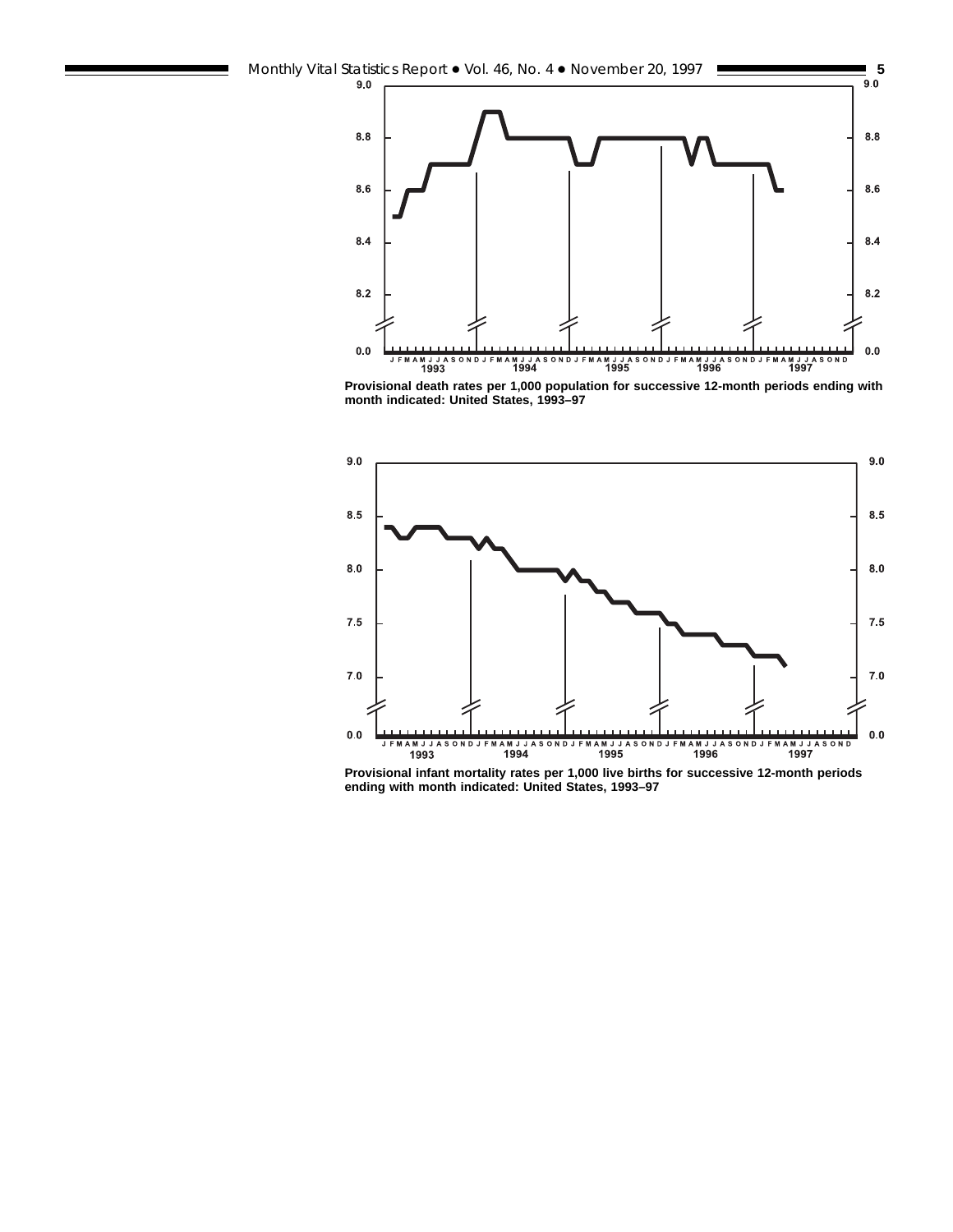# **Table 1. Provisional number of live births, marriages, divorces, deaths, and infant deaths and rates, by month: United States, January 1996–April 1997**

[Data are provisional and are subject to monthly reporting variation; see [Technical notes\]](#page-16-0)

|                                |         | Live births                     |                  |                                     |         | Marriages                       |         | <b>Divorces</b>                 |         | Deaths                          |        | Infant deaths                    |
|--------------------------------|---------|---------------------------------|------------------|-------------------------------------|---------|---------------------------------|---------|---------------------------------|---------|---------------------------------|--------|----------------------------------|
|                                |         |                                 | aged 15-44 years | Rate per 1,000 women                |         |                                 |         |                                 |         |                                 |        |                                  |
| Period                         | Number  | Rate per<br>1,000<br>population | Unadjusted       | Seasonally<br>adjusted <sup>1</sup> | Number  | Rate per<br>1,000<br>population | Number  | Rate per<br>1,000<br>population | Number  | Rate per<br>1,000<br>population | Number | Rate per<br>1,000<br>live births |
| 1996:                          |         |                                 |                  |                                     |         |                                 |         |                                 |         |                                 |        |                                  |
| January $\ldots \ldots$        | 318,000 | 14.2                            | 63.2             | 66.3                                | 100,000 | 4.6                             | 94,000  | 4.2                             | 220,000 | 9.8                             | 2,400  | 7.4                              |
| February                       | 286,000 | 13.7                            | 60.7             | 62.0                                | 155,000 | 7.7                             | 85,000  | 4.1                             | 193,000 | 9.2                             | 2,200  | 7.3                              |
| March                          | 334,000 | 14.9                            | 66.3             | 67.3                                | 147,000 | 6.8                             | 93,000  | 4.2                             | 206,000 | 9.2                             | 2,600  | 7.9                              |
| April                          | 314,000 | 14.5                            | 64.3             | 65.9                                | 172,000 | 8.2                             | 95,000  | 4.4                             | 192,000 | 8.8                             | 2,300  | 7.5                              |
| May<br>.                       | 332,000 | 14.8                            | 65.7             | 66.2                                | 241,000 | 10.7                            | 103,000 | 4.6                             | 198,000 | 8.8                             | 2,400  | 7.3                              |
| $June \dots \dots \dots \dots$ | 304,000 | 14.0                            | 62.2             | 61.0                                | 242,000 | 11.2                            | 103,000 | 4.8                             | 179,000 | 8.2                             | 2,300  | 7.6                              |
| July<br>.                      | 343.000 | 15.3                            | 67.9             | 65.2                                | 235,000 | 10.5                            | 96,000  | 4.3                             | 187,000 | 8.3                             | 2,300  | 6.8                              |
| August $\ldots$ , $\ldots$     | 360.000 | 16.0                            | 71.3             | 67.3                                | 239,000 | 10.7                            | 101,000 | 4.5                             | 176,000 | 7.8                             | 2,200  | 6.7                              |
| September                      | 345.000 | 15.8                            | 70.6             | 66.5                                | 225,000 | 10.3                            | 92,000  | 4.2                             | 182,000 | 8.3                             | 2,400  | 7.1                              |
| October $\ldots$               | 348.000 | 15.5                            | 68.9             | 69.2                                | 231,000 | 10.3                            | 99,000  | 4.4                             | 188,000 | 8.3                             | 2,500  | 7.2                              |
| November<br>1.1.1.1.1.1.1      | 313,000 | 14.3                            | 63.9             | 66.0                                | 171,000 | 7.9                             | 94,000  | 4.3                             | 191,000 | 8.8                             | 2,300  | 7.2                              |
| December<br>and a straight     | 302,000 | 13.4                            | 59.8             | 62.1                                | 184,000 | 8.1                             | 94,000  | 4.2                             | 200,000 | 8.9                             | 2,300  | 7.2                              |
| 1997:                          |         |                                 |                  |                                     |         |                                 |         |                                 |         |                                 |        |                                  |
| January $\ldots$ , $\ldots$    | 303,000 | 13.4                            | 59.8             | 62.7                                | 109,000 | 5.0                             | 93,000  | 4.1                             | 218,000 | 9.6                             | 2,100  | 6.6                              |
| February                       | 287.000 | 14.0                            | 62.7             | 63.9                                | 165.000 | 8.4                             | 87,000  | 4.2                             | 191,000 | 9.3                             | 2,200  | 7.6                              |
| March                          | 311.000 | 13.7                            | 61.4             | 62.2                                | 174,000 | 8.0                             | 94,000  | 4.1                             | 197,000 | 8.7                             | 2,500  | 7.8                              |
| April<br>.                     | 340.000 | 15.5                            | 69.4             | 71.2                                | 192,000 | 9.1                             | 106.000 | 4.8                             | 189.000 | 8.6                             | 2,100  | 6.3                              |

<sup>1</sup>The method of seasonal adjustment, developed by the U.S. Bureau of the Census, is described in The X-11 Variant of the Census Method II Seasonal Adjustment Program, Technical Paper No. 15 (1967 revision).

NOTE: Figures include all revisions received from the States and, therefore, may differ from those previously published.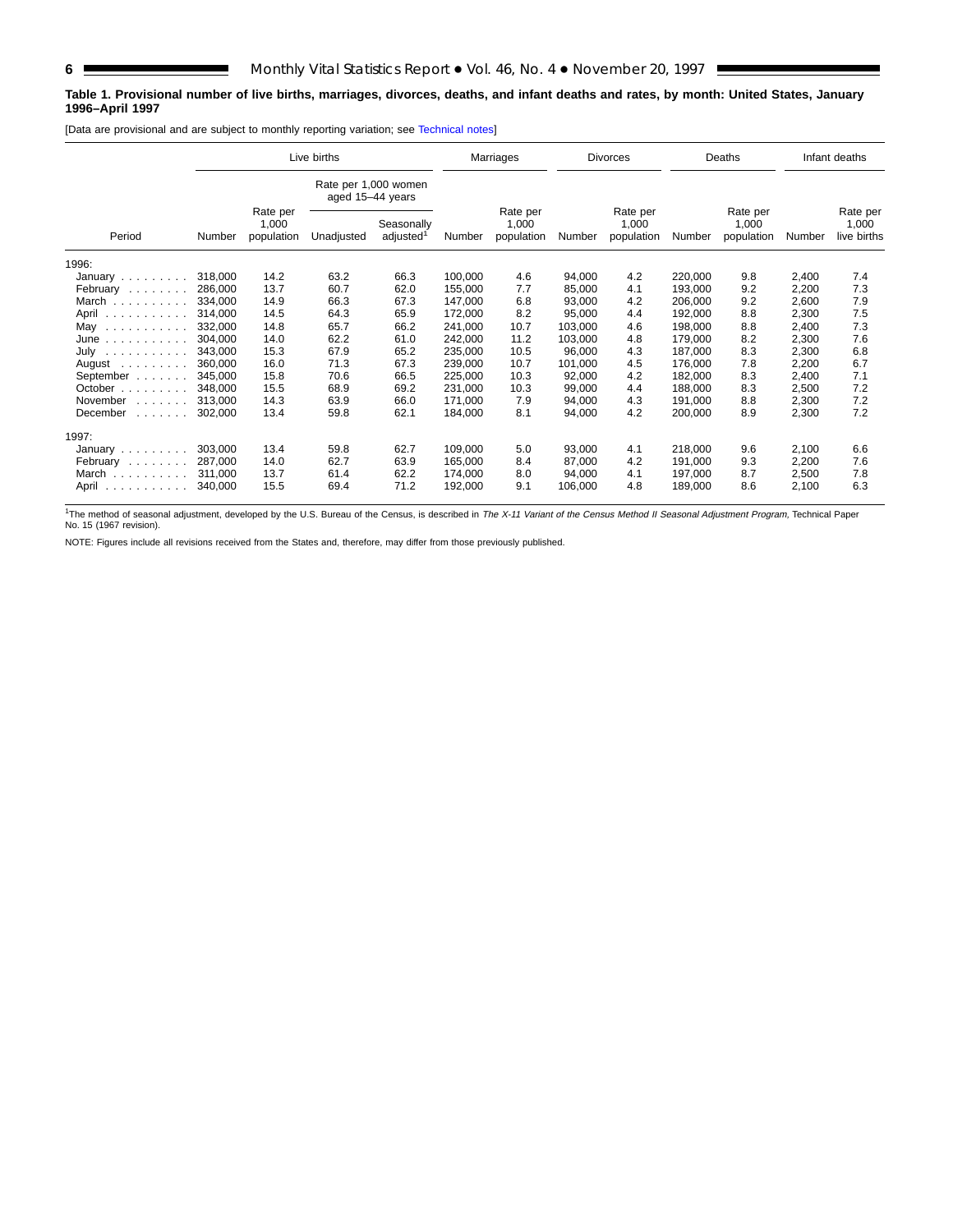# <span id="page-6-0"></span>**Table 2. Provisional number of live births and deaths: Each division and State, April 1996 and 1997, and cumulative figures, 1995–97**

[Data are estimates by State of residence; see [Technical notes\]](#page-16-0)

E

|                                                                    |                 |                 | Live births     |                  | Deaths          |               |                 |                  |                |                 |  |  |  |
|--------------------------------------------------------------------|-----------------|-----------------|-----------------|------------------|-----------------|---------------|-----------------|------------------|----------------|-----------------|--|--|--|
|                                                                    |                 | April           |                 | January-April    |                 |               | April           |                  | January-April  |                 |  |  |  |
| Area                                                               | 1997            | 1996            | 1997            | 1996             | 1995            | 1997          | 1996            | 1997             | 1996           | 1995            |  |  |  |
| New England $\ldots$                                               | 15,518<br>1,133 | 13,646<br>1,136 | 59.954<br>4,382 | 55,521<br>4,244  | 62,851<br>4,343 | 10,592<br>996 | 9,610<br>973    | 42,158           | 38,677         | 42,218<br>3,815 |  |  |  |
| Maine. $\ldots$                                                    |                 | 1,047           | 4,625           | 3,992            | 4,844           | 688           | 703             | 3,714<br>3,374   | 3,961<br>3,058 | 3,302           |  |  |  |
| New Hampshire<br>Vermont $\ldots$ , $\ldots$ , $\ldots$ , $\ldots$ | 1,140<br>686    | 548             | 2,138           | 2,111            | 2,221           | 575           | 370             | 2,042            | 1,731          | 1,846           |  |  |  |
| Massachusetts                                                      | 7,326           | 6,708           | 32,177          | 29,057           | 30,631          | 5,042         | 5,022           | 19,471           | 17,839         | 20,616          |  |  |  |
| Rhode Island                                                       | 1,027           | 1,182           | 3,815           | 4,026            | 3,679           | 794           | 780             | 3,494            | 3,186          | 3,403           |  |  |  |
| Connecticut                                                        | 4,206           | 3,025           | 12,817          | 12,091           | 17,133          | 2,497         | 1,762           | 10,063           | 8,902          | 9,236           |  |  |  |
|                                                                    |                 |                 |                 |                  |                 |               |                 |                  |                |                 |  |  |  |
| Middle Atlantic.                                                   | 46,985          | 47,922          | 167,678         | 169,337          | 168,678         | 30,669        | 30,392          | 129,299          | 127,473        | 133,775         |  |  |  |
| New York                                                           | 23,182          | 23,935          | 85,403          | 88,179           | 84,199          | 14,043        | 13,493          | 59,384           | 56,937         | 60,784          |  |  |  |
| New Jersey                                                         | 10,764          | 12,234          | 32,429          | 31,518           | 33,705          | 5,630         | 6,102           | 24,226           | 25,298         | 27,073          |  |  |  |
| Pennsylvania                                                       | 13,039          | 11,753          | 49,846          | 49,640           | 50,774          | 10,996        | 10,797          | 45,689           | 45,238         | 45,918          |  |  |  |
| East North Central                                                 | 52,089          | 50,385          | 194,193         | 203,337          | 197,043         | 32,192        | 33,706          | 133,587          | 138,222        | 135,926         |  |  |  |
| Ohio                                                               | 12,385          | 12,854          | 46,343          | 48,801           | 48,205          | 8,874         | 9,351           | 37,414           | 37,353         | 36,928          |  |  |  |
| Indiana                                                            | 6,958           | 6,045           | 25,375          | 26,670           | 22,111          | 3,826         | 4,238           | 15,645           | 18,708         | 17,638          |  |  |  |
| Illinois                                                           | 15,420          | 14,518          | 57,358          | 59,258           | 59,460          | 8,701         | 8,809           | 35,368           | 36,569         | 37,770          |  |  |  |
| Michigan                                                           | 11,634          | 10,956          | 43,387          | 46,364           | 45,717          | 7,049         | 7,415           | 28,998           | 29,392         | 28,303          |  |  |  |
| Wisconsin                                                          | 5,692           | 6,012           | 21,730          | 22,244           | 21,550          | 3,742         | 3,893           | 16,162           | 16,200         | 15,287          |  |  |  |
| West North Central                                                 | 20,059          | 20,193          | 82,901          | 83,652           | 82,576          | 14,590        | 13,857          | 62,228           | 58,994         | 59,896          |  |  |  |
| Minnesota                                                          | 5,467           | 5,348           | 20,941          | 20,751           | 20,021          | 3,155         | 3,061           | 13,241           | 12,800         | 12,755          |  |  |  |
| $lowa$                                                             | 2,738           | 2,728           | 11,334          | 10,289           | 10,484          | 2,693         | 2,201           | 10,066           | 9,013          | 8,742           |  |  |  |
| Missouri                                                           | 5,366           | 5,070           | 25,269          | 24,804           | 25,343          | 4,255         | 4,117           | 19,714           | 19,141         | 20,478          |  |  |  |
| North Dakota                                                       | 689             | 711             | 2,721           | 2,725            | 2,863           | 506           | 492             | 2,199            | 1,991          | 2,116           |  |  |  |
| South Dakota.                                                      | 752             | 891             | 3,351           | 3,041            | 3,489           | 685           | 508             | 2,624            | 1,964          | 2,317           |  |  |  |
| Nebraska                                                           | 2,119           | 1,988           | 7,211           | 7,832            | 7,726           | 1,290         | 1,325           | 5,442            | 5,365          | 5,286           |  |  |  |
| Kansas                                                             | 2,928           | 3,457           | 12,074          | 14,210           | 12,650          | 2,006         | 2,153           | 8,942            | 8,720          | 8,202           |  |  |  |
| South Atlantic                                                     | 56,221          | 54,660          | 215,257         | 212,960          | 218,468         | 36,671        | 37,991          | 156,038          | 159,715        | 157,809         |  |  |  |
| Delaware                                                           | 781             | 912             | 3,262           | 3,452            | 3,140           | 562           | 538             | 2,288            | 2,235          | 2,111           |  |  |  |
| Maryland                                                           | 6,529           | 6,395           | 20,396          | 23,314           | 23,769          | 3,531         | 3,438           | 13,290           | 14,406         | 14,003          |  |  |  |
| District of Columbia                                               | 685             | 659             | 2,648           | 2,698            | 2,958           | 476           | 498             | 2,078            | 2,157          | 2,250           |  |  |  |
| Virginia. $\ldots$ .                                               | 7,657           | 7,310           | 27,599          | 26,671           | 33,051          | 4,489         | 4,345           | 18,512           | 18,170         | 19,033          |  |  |  |
| West Virginia                                                      | 1,752           | 2,019           | 7,386           | 6,717            | 7,343           | 1,847         | 1,750           | 7,833            | 6,299          | 7,046           |  |  |  |
| North Carolina                                                     | 9,324           | 10,614          | 35,630          | 36,021           | 32,849          | 5,427         | 5,785           | 23,489           | 23,867         | 23,220          |  |  |  |
| South Carolina                                                     | 4,872           | 3,670           | 17,449          | 16,669           | 15,987          | 2,543         | 2,641           | 10,690           | 12,210         | 11,749          |  |  |  |
| Georgia                                                            | 9,642           | 8,602           | 39,285          | 37,820           | 38,657          | 4,874         | 5,082           | 21,435           | 22,072         | 20,790          |  |  |  |
| Florida                                                            | 14,979          | 14,479          | 61,602          | 59,598           | 60,714          | 12,922        | 13,914          | 56,423           | 58,299         | 57,607          |  |  |  |
| East South Central                                                 | 18,133          | 18,687          | 70,429          | 70,503           | 72,403          | 14,062        | 13,143          | 56,498           | 55,712         | 56,403          |  |  |  |
| Kentucky. $\ldots$ .                                               | 4,040           | 4,362           | 17,066          | 17,400           | 15,984          | 3,291         | 3,400           | 14,040           | 13,735         | 14,345          |  |  |  |
| Tennessee                                                          | 5,893           | 5,769           | 21,891          | 19,946           | 22,619          | 5,117         | 3,787           | 17,984           | 16,392         | 17,415          |  |  |  |
| Alabama                                                            | 4,615           | 4,627           | 19,337          | 20,330           | 20,725          | 3,288         | 3,786           | 15,060           | 15,982         | 15,335          |  |  |  |
| Mississippi                                                        | 3,585           | 3,929           | 12,135          | 12,827           | 13,075          | 2,366         | 2,170           | 9,414            | 9,603          | 9,308           |  |  |  |
|                                                                    |                 |                 |                 |                  |                 |               |                 |                  |                |                 |  |  |  |
| West South Central                                                 | 35,769          | 34,377          | 142,107         | 141,351          | 166,800         | 19,796        | 19,837          | 77,602           | 84,216         | 84,569          |  |  |  |
| Arkansas                                                           | 2,565           | 2,845           | 11,140          | 11,423           | 10,874          | 2,331         | 2,229           | 8,400            | 9,083          | 8,665           |  |  |  |
| Louisiana                                                          | 4,175           | 4,563           | 20,289          | 21,825           | 22,717          | 3,068         | 4,053           | 13,069           | 15,929         | 13,839          |  |  |  |
| Oklahoma<br>$Texas1$                                               | 4,594           | 3,114           | 14,607          | 14,352<br>93,751 | 14,758          | 3,272         | 2,759<br>10,796 | 12,334<br>43,799 | 12,004         | 11,512          |  |  |  |
|                                                                    | 24,435          | 23,855          | 96,071          |                  | 118,451         | 11,125        |                 |                  | 47,200         | 50,553          |  |  |  |
| Mountain                                                           | 30,526          | 19,356          | 90,469          | 80,916           | 82,298          | 9,871         | 11,850          | 40,869           | 41,545         | 39,734          |  |  |  |
| Montana                                                            | 852             | 919             | 3,290           | 3,545            | 3,548           | 646           | 611             | 2,599            | 2,620          | 2,649           |  |  |  |
| Idaho                                                              | 1,701           | 1,648           | 5,459           | 6,247            | 5,485           | 736           | 718             | 3,183            | 2,875          | 2,807           |  |  |  |
| Wyoming $\ldots \ldots \ldots \ldots$                              | 506             | 569             | 2,127           | 2,033            | 2,134           | 311           | 293             | 1,267            | 1,147          | 1,274           |  |  |  |
| Colorado.                                                          | 4,843           | 3,846           | 18,668          | 15,924           | 17,226          | 2,060         | 2,289           | 9,042            | 9,086          | 8,685           |  |  |  |
| New Mexico                                                         | 1,854           | 1,934           | 8,519           | 8,842            | 8,665           | 1,067         | 1,204           | 4,989            | 4,532          | 4,422           |  |  |  |
| Arizona. $\ldots$ .                                                | 13,220          | 5,370           | 30,061          | 25,281           | 25,924          | 3,088         | 4,522           | 11,164           | 12,721         | 11,872          |  |  |  |
| Utah                                                               | 3,675           | 3,481           | 14,636          | 12,781           | 12,502          | 998           | 1,022           | 4,116            | 3,844          | 3,578           |  |  |  |
| Nevada                                                             | 3,875           | 1,589           | 7,709           | 6,263            | 6,814           | 965           | 1,191           | 4,509            | 4,720          | 4,447           |  |  |  |
| Pacific.                                                           | 64,768          | 54,304          | 210,867         | 225,669          | 233,492         | 20,572        | 21,150          | 97,153           | 105,505        | 109,974         |  |  |  |
| Washington                                                         | 6,527           | 6,710           | 24,797          | 26,877           | 24,391          | 3,162         | 3,447           | 15,426           | 14,107         | 13,244          |  |  |  |
| $O$ regon. $\ldots$ . $\ldots$ . $\ldots$ .                        | 3,295           | 3,788           | 15,156          | 15,445           | 14,703          | 2,491         | 1,983           | 10,715           | 10,207         | 9,925           |  |  |  |
| California <sup>1</sup>                                            | 52,732          | 41,515          | 162,464         | 173,928          | 184,955         | 14,083        | 14,852          | 67,591           | 77,725         | 83,434          |  |  |  |
| Alaska                                                             | 821             | 975             | 3,085           | 3,356            | 3,509           | 198           | 205             | 688              | 729            | 714             |  |  |  |
| Hawaii                                                             | 1,393           | 1,316           | 5,365           | 6,063            | 5,934           | 638           | 663             | 2,733            | 2,737          | 2,657           |  |  |  |
| Puerto Rico <sup>2</sup> .                                         | 4,981           | 4,484           | 22,212          | 19,757           | 19,631          | 2,530         | 2,202           | 9,608            | 8,793          | 9,664           |  |  |  |
|                                                                    |                 |                 |                 |                  |                 |               |                 |                  |                |                 |  |  |  |

<sup>1</sup>Figures include adjustments for varying lengths of reporting periods; see [Technical notes.](#page-16-0)<br><sup>2</sup>Data for Puerto Rico are not included in U.S. total figures.

NOTES: Figures include all revisions received from the States. Cumulative figures for the current year reflect revisions received for previous months, and figures for earlier years may differ from those previously published.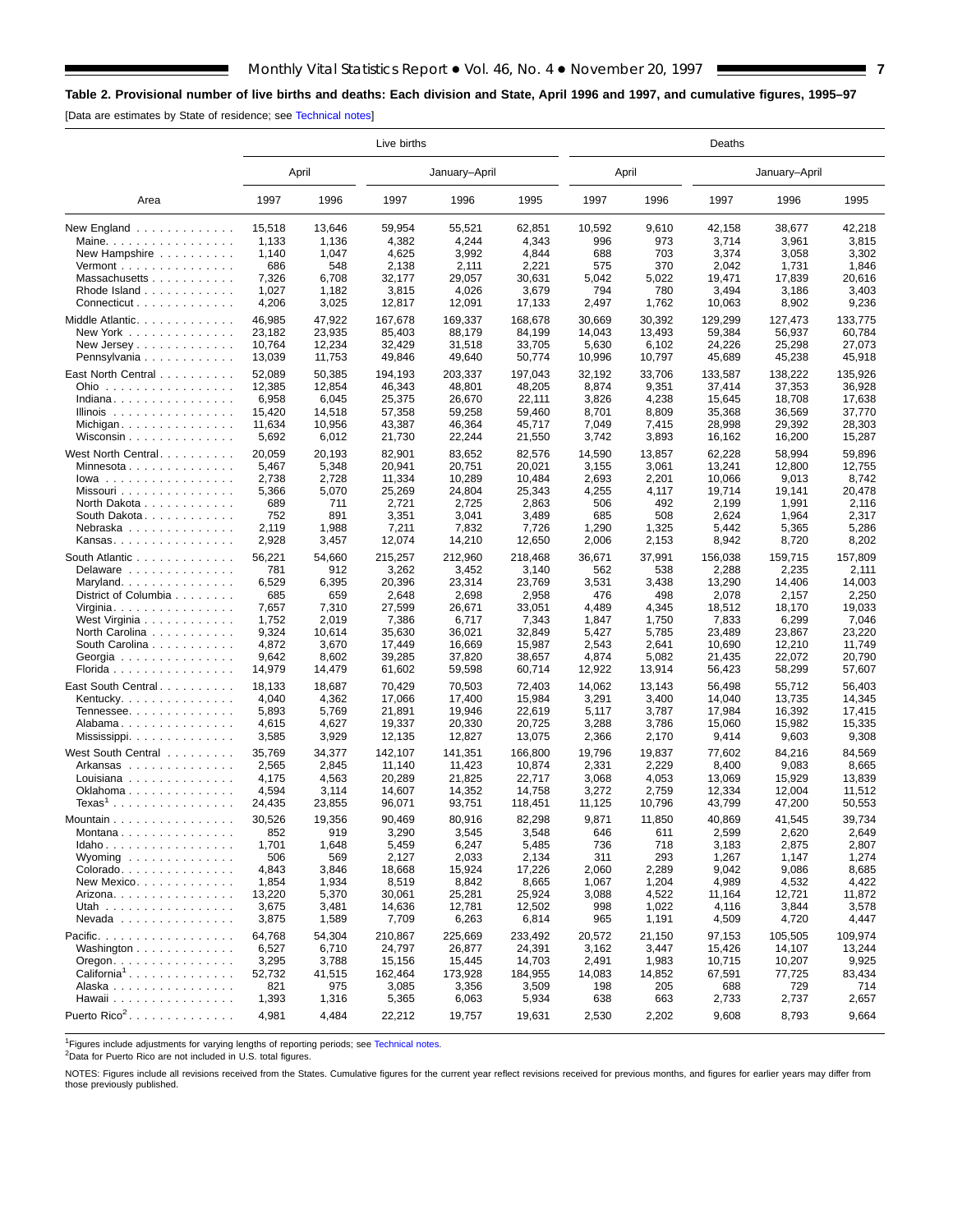# **Table 3. Provisional number of marriages and divorces: Each division and State, April 1996 and 1997, and cumulative figures, 1995–97**

[By State of occurrence. Number of events reported; see [Technical notes. Di](#page-16-0)vorces include reported annulments]

|                                                           | Marriages            |        |         |               |         |                      | <b>Divorces</b>      |                      |                      |                      |  |  |  |  |
|-----------------------------------------------------------|----------------------|--------|---------|---------------|---------|----------------------|----------------------|----------------------|----------------------|----------------------|--|--|--|--|
|                                                           | April                |        |         | January-April |         | April                |                      |                      | January-April        |                      |  |  |  |  |
| Area                                                      | 1997                 | 1996   | 1997    | 1996          | 1995    | 1997                 | 1996                 | 1997                 | 1996                 | 1995                 |  |  |  |  |
| New England                                               | 15,341               | 3,632  | 118.237 | 15.576        | 18,476  | 2,916                | 2,936                | 11,001               | 11,450               | 12,674               |  |  |  |  |
| Maine.                                                    | .                    | 252    | - - -   | 1,503         | 1,452   | 404                  | 521                  | 959                  | 1,411                | 1,541                |  |  |  |  |
| New Hampshire                                             | 472                  | 415    | 2,095   | 1,696         | 1,579   | 435                  | 312                  | 1,917                | 1,508                | 1,578                |  |  |  |  |
| Vermont                                                   | 269                  | 211    | 1,125   | 1,048         | 1,165   | 282                  | 156                  | 934                  | 835                  | 1,024                |  |  |  |  |
| Massachusetts                                             | 2,645                | 1,029  | 8,592   | 6,150         | 9,413   | 730                  | 928                  | 2,930                | 3,366                | 4,314                |  |  |  |  |
| Rhode Island                                              | 548                  | 481    | 1,781   | 1,424         | 1,209   | 241                  | 223                  | 1,007                | 1,017                | 1,140                |  |  |  |  |
| Connecticut                                               | 1,407                | 1,244  | 4,644   | 3,755         | 3,658   | 824                  | 796                  | 3,254                | 3,313                | 3,077                |  |  |  |  |
| Middle Atlantic.                                          | 23,831               | 19,372 | 81,967  | 56,072        | 58,437  | 12,508               | 9,143                | 42,799               | 37,587               | 39,685               |  |  |  |  |
| New York <sup>2</sup> .                                   | 14,597               | 11,201 | 57,218  | 33,673        | 34,435  | 6,185                | 3,686                | 21,808               | 17,348               | 18,779               |  |  |  |  |
| New Jersey                                                | 4,914                | 3,562  | 11,901  | 10,151        | 10,599  | 2,380                | 2,256                | 8,952                | 8,256                | 8,062                |  |  |  |  |
| Pennsylvania                                              | 4,320                | 4,609  | 12,848  | 12,248        | 13,403  | 3,943                | 3,201                | 12,039               | 11,983               | 12,844               |  |  |  |  |
|                                                           |                      |        |         |               |         |                      |                      |                      |                      |                      |  |  |  |  |
| East North Central                                        | 20,539               | 21,111 | 73,845  | 67,526        | 72,774  | <sup>1</sup> 10,854  | 110,426              | <sup>1</sup> 44,215  | 143,556              | <sup>1</sup> 49,096  |  |  |  |  |
| Ohio                                                      | 5,099                | 5,258  | 19,088  | 16,774        | 20,878  | 3,157                | 2,940                | 13,622               | 13,125               | 16,447               |  |  |  |  |
| Indiana                                                   | 2,754                | 3,801  | 9,621   | 10,902        | 11,678  | $\sim$ $\sim$ $\sim$ | $\sim$ $\sim$ $\sim$ | $\sim$ $\sim$ $\sim$ | $\sim$ $\sim$ $\sim$ | - - -                |  |  |  |  |
| Illinois $\dots \dots \dots \dots$                        | 6,551                | 5,906  | 24,823  | 19,516        | 19,874  | 3,550                | 3,031                | 12,517               | 11,740               | 13,183               |  |  |  |  |
| Michigan                                                  | 4,055                | 4,089  | 13,363  | 13,589        | 13,933  | 2,761                | 3,225                | 12,282               | 13,073               | 13,672               |  |  |  |  |
| Wisconsin                                                 | 2,080                | 2,057  | 6,950   | 6,745         | 6,411   | 1,386                | 1,230                | 5,794                | 5,618                | 5,794                |  |  |  |  |
| West North Central.                                       | 9,667                | 9,694  | 33,394  | 33,661        | 32,515  | 6,506                | 6,391                | 23,071               | 24,709               | 24,872               |  |  |  |  |
| Minnesota                                                 | 2,077                | 2,278  | 6,212   | 6,706         | 5,839   | 1,260                | 1,424                | 4,621                | 4,815                | 4,965                |  |  |  |  |
| $lowa$                                                    | 1,481                | 1,462  | 4,836   | 4,285         | 4,555   | 1,045                | 842                  | 3,359                | 3,299                | 3,813                |  |  |  |  |
| Missouri                                                  | 3,069                | 3,057  | 11,348  | 12,309        | 11,342  | 2,011                | 2,309                | 8,047                | 8,639                | 9,124                |  |  |  |  |
| North Dakota                                              | 149                  | 270    | 836     | 932           | 761     | 159                  | 201                  | 651                  | 751                  | 714                  |  |  |  |  |
| South Dakota                                              | 422                  | 447    | 1,455   | 1,363         | 1,568   | 228                  | 231                  | 878                  | 880                  | 954                  |  |  |  |  |
| Nebraska                                                  | 1,012                | 982    | 2,998   | 2,917         | 2,781   | 494                  | 591                  | 2,022                | 2,034                | 2,081                |  |  |  |  |
| Kansas                                                    | 1,457                | 1,198  | 5,709   | 5,149         | 5,669   | 1,309                | 793                  | 3,493                | 4,291                | 3,221                |  |  |  |  |
|                                                           |                      |        |         |               |         |                      |                      |                      |                      |                      |  |  |  |  |
| South Atlantic                                            | 43,526               | 35,808 | 141,593 | 124,142       | 124,143 | 23,822               | 20,566               | 77,929               | 67,095               | 71,640               |  |  |  |  |
| Delaware                                                  | 431                  | 393    | 1,322   | 1,193         | 1,170   | 321                  | 299                  | 1,016                | 1,096                | 1,322                |  |  |  |  |
| Maryland                                                  | 3,120                | 2,490  | 9,739   | 8,914         | 9,418   | 1,379                | 1,468                | 4,668                | 4,586                | 4,792                |  |  |  |  |
| District of Columbia                                      | 202                  | 152    | 428     | 418           | 430     | 44                   | 115                  | 335                  | 323                  | 447                  |  |  |  |  |
| Virginia. $\ldots$ .                                      | 4,756                | 4,786  | 17,657  | 15,653        | 17,410  | 4,724                | 2,659                | 11,132               | 8,474                | 8,430                |  |  |  |  |
| West Virginia                                             | 446                  | 713    | 1,899   | 2,454         | 2,323   | 664                  | 231                  | 3,007                | 1,705                | 2,732                |  |  |  |  |
| North Carolina                                            | 5,897                | 4,170  | 17,929  | 15,743        | 16,496  | 4,161                | 3,142                | 12,428               | 10,494               | 11,923               |  |  |  |  |
| South Carolina                                            | 3,785                | 3,595  | 12,385  | 12,769        | 12,472  | 1,562                | 1,169                | 5,016                | 4,981                | 4,800                |  |  |  |  |
| Georgia                                                   | 5,076                | 4,989  | 18,761  | 17,722        | 17,947  | 3,368                | 2,978                | 12,468               | 11,172               | 11,470               |  |  |  |  |
| Florida                                                   | 19,813               | 14,520 | 61,473  | 49,276        | 46,477  | 7,599                | 8,505                | 27,859               | 24,264               | 25,724               |  |  |  |  |
| East South Central.                                       | 13,543               | 14,219 | 56,201  | 51,648        | 54,740  | 6,801                | 7,400                | 26,980               | 32,296               | 31,462               |  |  |  |  |
| Kentucky. $\ldots$ .                                      | 3,726                | 2,666  | 13,177  | 10,512        | 12,879  | 1,840                | 1,892                | 7,355                | 7,201                | 7,557                |  |  |  |  |
| Tennessee                                                 | 5,400                | 6,380  | 22,640  | 21,358        | 25,567  | 1,801                | 2,425                | 8,057                | 11,830               | 11,026               |  |  |  |  |
| Alabama                                                   | 2,774                | 3,667  | 13,449  | 13,790        | 10,411  | 1,516                | 2,348                | 6,695                | 8,730                | 8,110                |  |  |  |  |
| Mississippi                                               | 1,643                | 1,506  | 6,935   | 5,988         | 5,883   | 1,644                | 735                  | 4,873                | 4,535                | 4,769                |  |  |  |  |
|                                                           |                      |        |         |               |         |                      |                      |                      |                      |                      |  |  |  |  |
| West South Central                                        | 20,295               | 18,060 | 77,839  | 77,987        | 92,109  | 12,839               | <sup>1</sup> 10,787  | 19,794               | <sup>1</sup> 43,949  | 145,016              |  |  |  |  |
| Arkansas                                                  | 3,249                | 2,793  | 7,749   | 8,747         | 9,273   | 1,200                | 1,025                | 3,900                | 3,725                | 4,369                |  |  |  |  |
| Louisiana                                                 | 1,312                | 1,845  | 2,804   | 10,182        | 11,252  | .                    | .                    | $\sim$ $\sim$ $\sim$ | $- - -$              | $\sim$ $\sim$ $\sim$ |  |  |  |  |
| Oklahoma                                                  | 2,190                | 2,189  | 8,110   | 7,743         | 7,635   | 1,639                | 1,766                | 5,894                | 6,728                | 7,075                |  |  |  |  |
| Texas $3 \ldots \ldots \ldots \ldots$                     | 13,544               | 11,233 | 59,176  | 51,315        | 63,949  | $- - -$              | 7,996                | $\sim$ $\sim$ $\sim$ | 33,496               | 33,572               |  |  |  |  |
| Mountain                                                  | 116,999              | 22,427 | 171,543 | 83,465        | 79,897  | 12,902               | 16,955               | 111.236              | 124.904              | 123,472              |  |  |  |  |
| Montana                                                   | 345                  | 328    | 1,206   | 1,329         | 1,245   | 346                  | 374                  | 1,227                | 1,394                | 1,231                |  |  |  |  |
| Idaho                                                     | 1,071                | 892    | 3,963   | 3,756         | 4,213   | 686                  | 654                  | 2,601                | 2,378                | 2,259                |  |  |  |  |
| Wyoming $\ldots \ldots \ldots \ldots$                     | 251                  | 325    | 1,132   | 1,062         | 1,037   | 253                  | 332                  | 1,000                | 1,047                | 1,136                |  |  |  |  |
| Colorado.                                                 | 2,092                | 2,062  | 8,430   | 8,173         | 8,112   | $\sim$ $\sim$ $\sim$ | $\sim$ $\sim$ $\sim$ | $\sim$ $\sim$ $\sim$ | $\sim$ $\sim$ $\sim$ | $\sim$ $\sim$ $\sim$ |  |  |  |  |
| New Mexico <sup>4,5</sup>                                 | 1,309                | 1,330  | 5,046   | 4,951         | 4,022   | 856                  | 1,064                | 3,460                | 3,937                | 3,397                |  |  |  |  |
| Arizona <sup>2</sup>                                      | $\sim$ $\sim$ $\sim$ | 3,884  | $- - -$ | 12,988        | 12,317  | $\sim$ $\sim$ $\sim$ | 2,145                | $\sim$ $\sim$ $\sim$ | 8,439                | 8,179                |  |  |  |  |
| Utah                                                      | 1,228                | 1,493  | 5,663   | 5,959         | 6,067   | 761                  | 945                  | 2,948                | 2,918                | 3,178                |  |  |  |  |
| Nevada                                                    | 10,703               | 12,113 | 46,103  | 45,247        | 42,884  | .                    | 1,441                | $\sim$ $\sim$ $\sim$ | 4,791                | 4,092                |  |  |  |  |
|                                                           |                      |        |         |               |         |                      |                      |                      |                      |                      |  |  |  |  |
| Pacific.                                                  | 26,345               | 20,903 | 94,501  | 91,289        | 69,328  | 13,770               | 13,283               | 115,534              | 116,707              | <sup>1</sup> 16,806  |  |  |  |  |
| Washington                                                | 2,661                | 1,863  | 10,910  | 10,529        | 10,087  | 1,960                | 1,191                | 8,483                | 9,070                | 9,173                |  |  |  |  |
| $O$ regon. $\ldots$ $\ldots$ $\ldots$ $\ldots$ $\ldots$ . | 1,903                | 1,255  | 6,451   | 5,629         | 6,636   | 1,264                | 1,351                | 4,732                | 5,134                | 4,912                |  |  |  |  |
| California                                                | 19,861               | 15,842 | 69,857  | 67,900        | 45,599  | $\sim$ $\sim$ $\sim$ | $- - -$              | $\sim$ $\sim$ $\sim$ | $\sim$ $\sim$ $\sim$ | $\sim$ $\sim$ $\sim$ |  |  |  |  |
| Alaska                                                    | 327                  | 328    | 1,205   | 1,286         | 1,368   | 185                  | 258                  | 888                  | 935                  | 947                  |  |  |  |  |
| Hawaii                                                    | 1,593                | 1,615  | 6,078   | 5,945         | 5,638   | 361                  | 483                  | 1,431                | 1,568                | 1,774                |  |  |  |  |
| Puerto Rico <sup>6</sup> .                                | 2,261                | 2,310  | 9,405   | 9,304         | 9,413   | $\sim$ $\sim$ $\sim$ | $\sim$ $\sim$ $\sim$ | $\sim$ $\sim$ $\sim$ | $\sim$ $\sim$ $\sim$ | $\sim$ $\sim$ $\sim$ |  |  |  |  |
|                                                           |                      |        |         |               |         |                      |                      |                      |                      |                      |  |  |  |  |

- - - Data not available.

<sup>1</sup>Excludes figures for State(s) shown below as not available.

<sup>2</sup>Figures for marriages are marriage licenses issued for some counties.

<sup>3</sup>Figures include adjustments for varying lengths of reporting periods; see [Technical notes.](#page-16-0)<br><sup>4</sup>Figures for marriages are marriage licenses issued.

5Figures for divorces include estimates for some counties.

 $6D$ ata for Puerto Rico are not included in U.S. total figures.

NOTES: Figures include all revisions received from the States. Cumulative figures for the current year reflect revisions received for previous months, and figures for earlier years may differ from those previously published.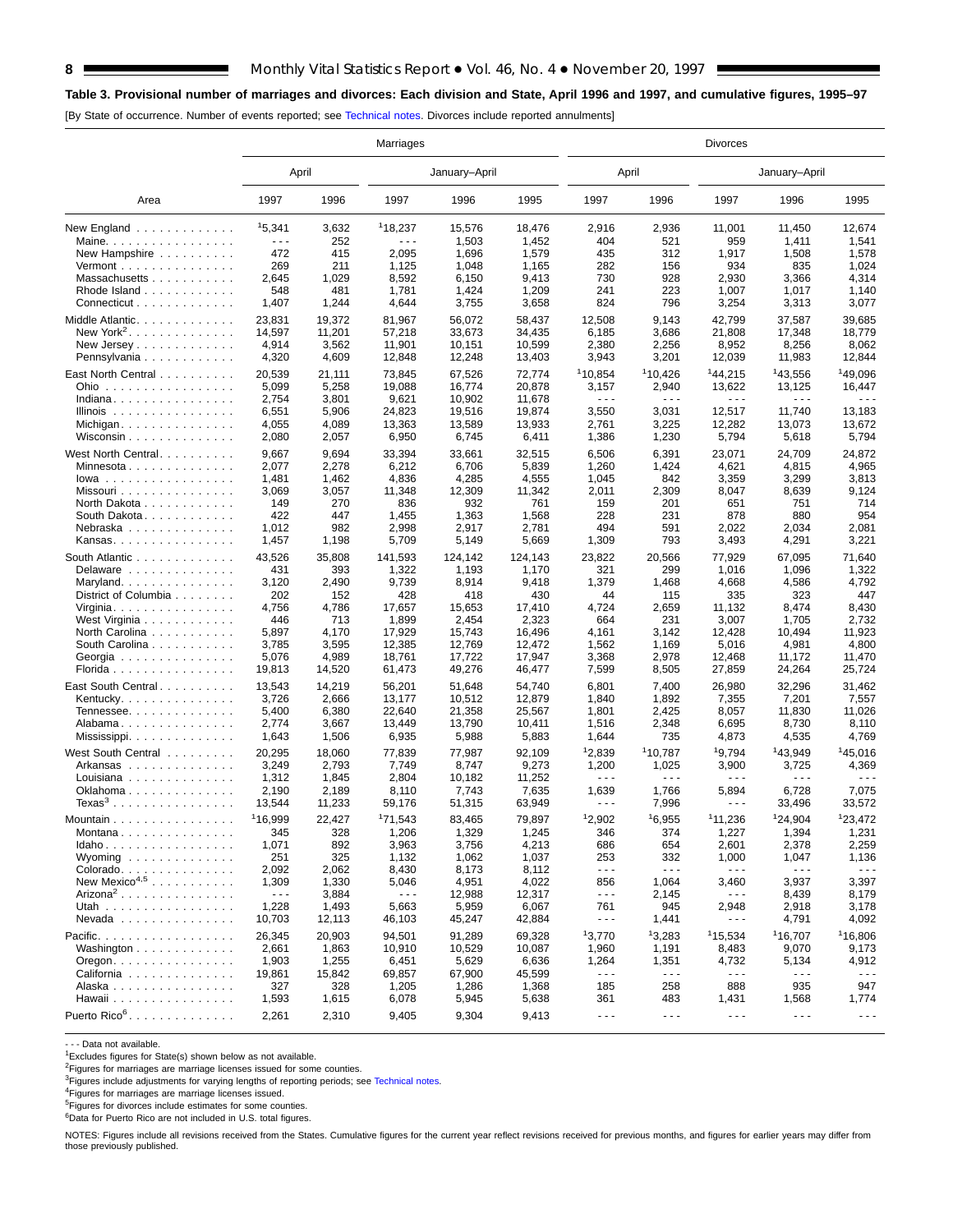### <span id="page-8-0"></span>**Table 4. Provisional number of deaths under 1 year and infant mortality rates: Each division and State, 12 months ending with April 1996 and 1997**

[Data are estimates by State of residence. Figures should be interpreted with caution because of conversion of place of occurrence to place of residence; see [Technical](#page-16-0) [notes. In](#page-16-0)fant mortality rates are deaths under 1 year per 1,000 live births in specified area]

|                          |              |            | 12 months ending with April |            |  |  |  |
|--------------------------|--------------|------------|-----------------------------|------------|--|--|--|
|                          | 1997         |            | 1996                        |            |  |  |  |
| Area                     | Number       | Rate       | Number                      | Rate       |  |  |  |
|                          | 935          | 5.3        | 901                         | 5.3        |  |  |  |
|                          | 45           | 3.2        | 85                          | 6.1        |  |  |  |
|                          | 80           | 5.4        | 58                          | 4.1        |  |  |  |
|                          | 48           | 7.1        | 51                          | 7.6        |  |  |  |
|                          | 392          | 4.7        | 381                         | 4.6        |  |  |  |
|                          | 74           | 6.0        | 83                          | 6.4        |  |  |  |
|                          | 296          | 6.6        | 243                         | 6.1        |  |  |  |
| Middle Atlantic          | 3,643        | 6.8        | 3,857                       | 7.3        |  |  |  |
|                          | 1,790        | 6.7        | 1,927                       | 7.2        |  |  |  |
|                          | 812          | 7.1        | 786                         | 7.0        |  |  |  |
|                          | 1,041        | 6.9        | 1,144                       | 7.6        |  |  |  |
|                          | 4,764        | 7.7        | 5,221                       | 8.3        |  |  |  |
|                          | 1,130        | 7.5        | 1,290                       | 8.3        |  |  |  |
|                          | 593          | 7.2        | 711                         | 8.0        |  |  |  |
|                          | 1,491        | 8.2        | 1,592                       | 8.6        |  |  |  |
|                          | 1,072<br>478 | 8.0<br>7.2 | 1,127<br>501                | 8.4<br>7.4 |  |  |  |
|                          |              |            |                             |            |  |  |  |
| West North Central       | 1,843        | 7.3        | 1,782                       | 7.0        |  |  |  |
|                          | 419          | 6.6        | 385                         | 6.1        |  |  |  |
|                          | 215          | 6.0        | 212                         | 5.9        |  |  |  |
|                          | 600          | 8.2        | 577                         | 7.8<br>4.7 |  |  |  |
|                          | 53<br>60     | 6.3<br>5.8 | 40<br>74                    | 7.3        |  |  |  |
|                          | 198          | 8.7        | 174                         | 7.5        |  |  |  |
|                          | 298          | 7.8        | 320                         | 8.3        |  |  |  |
|                          |              |            |                             |            |  |  |  |
|                          | 5,284        | 8.0        | 5,600                       | 8.6        |  |  |  |
|                          | 74<br>583    | 7.4<br>8.6 | 74<br>606                   | 7.2<br>8.4 |  |  |  |
|                          | 114          | 13.9       | 154                         | 17.7       |  |  |  |
|                          | 640          | 7.1        | 666                         | 8.0        |  |  |  |
|                          | 145          | 7.1        | 157                         | 7.7        |  |  |  |
|                          | 992          | 9.4        | 957                         | 9.1        |  |  |  |
|                          | 385          | 7.5        | 473                         | 9.4        |  |  |  |
|                          | 963          | 8.3        | 1,084                       | 9.6        |  |  |  |
|                          | 1,388        | 7.3        | 1,429                       | 7.6        |  |  |  |
|                          | 2,113        | 9.2        | 2,068                       | 9.3        |  |  |  |
|                          | 431          | 8.3        | 396                         | 7.6        |  |  |  |
|                          | 656          | 8.7        | 640                         | 9.0        |  |  |  |
|                          | 589          | 9.7        | 630                         | 10.4       |  |  |  |
|                          | 437          | 10.7       | 402                         | 10.9       |  |  |  |
| West South Central       | 3,159        | 6.8        | 3,309                       | 7.4        |  |  |  |
|                          | 302          | 8.5        | 275                         | 7.9        |  |  |  |
|                          | 587          | 9.1        | 597                         | 9.0        |  |  |  |
|                          | 389          | 8.6        | 418                         | 9.2        |  |  |  |
|                          | 1,881        | 5.9        | 2,019                       | 6.7        |  |  |  |
|                          | 1,812        | 6.9        | 1,697                       | 7.1        |  |  |  |
|                          | 84           | 8.0        | 82                          | 7.3        |  |  |  |
|                          | 133          | 7.4        | 118                         | 6.4        |  |  |  |
|                          | 40           | 6.4        | 47                          | 7.6        |  |  |  |
|                          | 383          | 7.6        | 350                         | 7.2        |  |  |  |
|                          | 169          | 6.3        | 179                         | 6.6        |  |  |  |
|                          | 644          | 7.6        | 549                         | 8.1        |  |  |  |
|                          | 229          | 5.3        | 230                         | 5.9        |  |  |  |
|                          | 130          | 5.2        | 142                         | 6.8        |  |  |  |
|                          | 3,956        | 5.8        | 4,206                       | 6.0        |  |  |  |
|                          | 421          | 5.4        | 350                         | 4.3        |  |  |  |
|                          | 250          | 5.7        | 252                         | 5.8        |  |  |  |
| California <sup>1</sup>  | 3,128        | 5.9        | 3,417                       | 6.2        |  |  |  |
|                          | 69<br>88     | 7.0<br>5.0 | 68<br>119                   | 6.8<br>6.4 |  |  |  |
|                          |              |            |                             |            |  |  |  |
| Puerto Rico <sup>2</sup> | 563          | 8.8        | 653                         | 10.7       |  |  |  |

1Figures include adjustments for varying lengths of reporting periods; see [Technical notes.](#page-16-0)

2Data for Puerto Rico are not included in U.S. total figures.

NOTES: Figures include all revisions received from the States. Figures for the current year reflect revisions received for previous months, and figures for earlier years may differ from those previously published.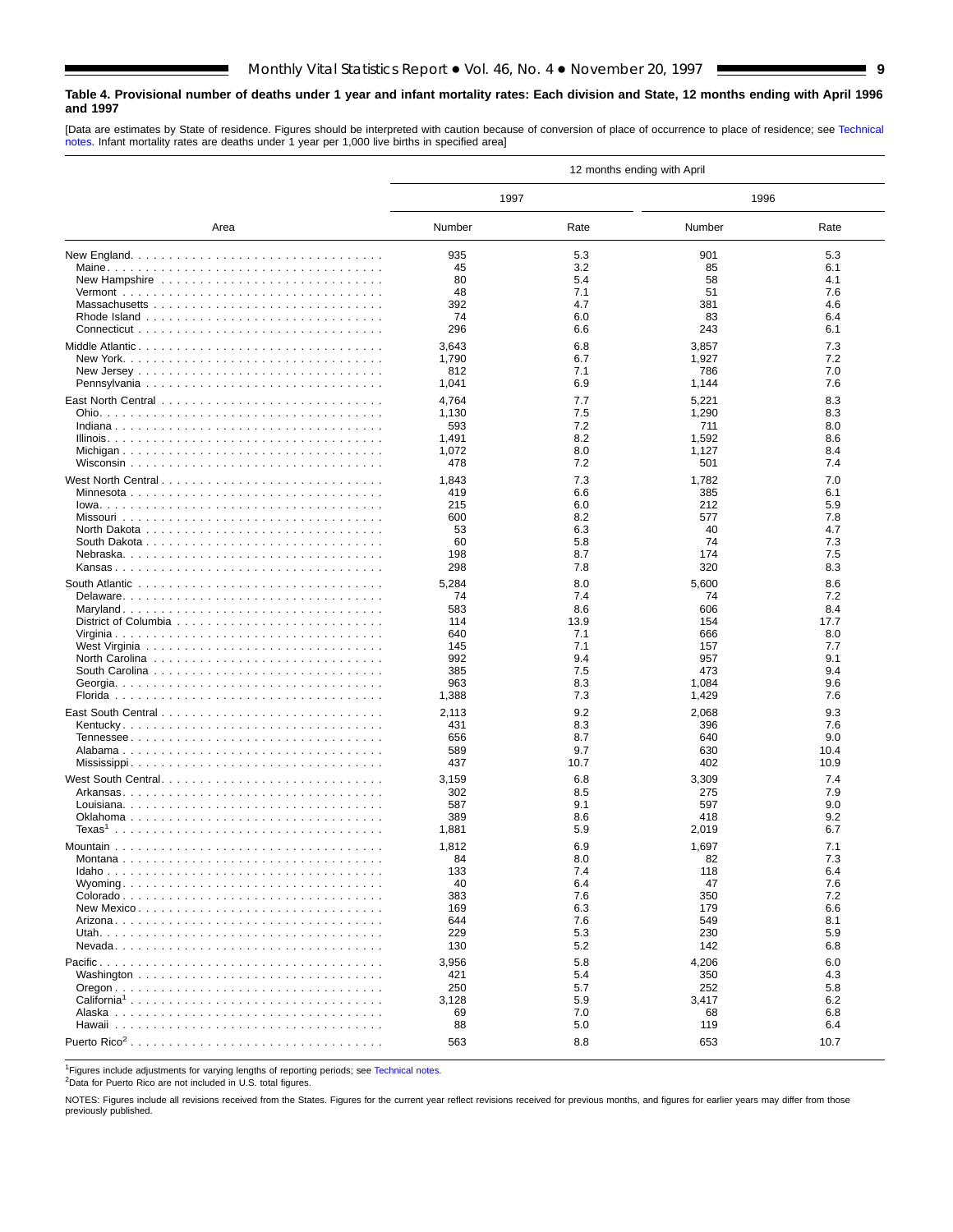### **Table 5. Provisional number of deaths and death rates, by age, race, and sex, and age-adjusted death rates by race and sex: United States, March 1996 and 1997, cumulative figures 1996 and 1997, and 12 months ending with March 1996 and 1997**

[Data are provisional, estimated from a 10-percent sample of deaths. Age-specific rates on an annual basis per 100,000 population in specified group; age-adjusted<br>rates per 100,000 U.S. standard population; see Technical n

|                                                                                                                               | March                |                           |                               |                        |                      |                      | January-March        |                                  | 12 months ending with March |                        |                  |                                  |  |  |
|-------------------------------------------------------------------------------------------------------------------------------|----------------------|---------------------------|-------------------------------|------------------------|----------------------|----------------------|----------------------|----------------------------------|-----------------------------|------------------------|------------------|----------------------------------|--|--|
|                                                                                                                               |                      | 1997                      |                               | 1996                   |                      | 1997                 |                      | 1996                             | 1997                        |                        | 1996             |                                  |  |  |
| Age, race, and sex                                                                                                            | Number               | Rate                      | Number                        | Rate                   | Number               | Rate                 | Number               | Rate                             | Number                      | Rate                   | Number           | Rate                             |  |  |
| All races, both sexes <sup>1</sup>                                                                                            |                      |                           |                               |                        |                      |                      |                      |                                  |                             |                        |                  |                                  |  |  |
| All ages                                                                                                                      | 197,000              | 871.0                     | 206,000                       | 920.2                  | 606,000              | 922.4                | 619,000              | 942.2                            | 2,299,000                   | 864.7                  | 2,306,000        | 875.3                            |  |  |
| Under 1 year                                                                                                                  |                      |                           |                               |                        | 6,600                | 2719.1               | 7,100                | <sup>2</sup> 739.0               | 27,600                      | 2722.7                 | 28,600           | 2744.3                           |  |  |
| $1-4$ years                                                                                                                   | 3,480                | 70.9                      | 3,920                         | 79.9                   | 1,270                | 33.5                 | 1,530                | 39.4                             | 5,590                       | 36.0                   | 6,390            | 40.7                             |  |  |
| $5-14$ years                                                                                                                  |                      |                           |                               |                        | 1,920                | 20.1                 | 2,140                | 22.5                             | 8,570                       | 22.1                   | 8,390            | 21.9                             |  |  |
| 15-24 years.                                                                                                                  | 2,470                | 79.9                      | 2,860                         | 94.1                   | 7,870                | 87.8                 | 8,010                | 89.8                             | 33,500                      | 93.0                   | 34,470           | 95.9                             |  |  |
| 25-34 years.                                                                                                                  | 3,930                | 116.0                     | 4,930                         | 143.6                  | 11,510               | 116.8                | 14,140               | 140.1                            | 49,600                      | 123.3                  | 57,450           | 141.2                            |  |  |
| 35-44 years.                                                                                                                  | 7,340                | 197.1                     | 8,360                         | 229.3                  | 22,490               | 208.2                | 25,670               | 240.2                            | 93,240                      | 214.6                  | 102,610          | 240.0                            |  |  |
| 45–54 years.                                                                                                                  | 12,840               | 455.9                     | 12,420                        | 458.8                  | 36,500               | 447.2                | 36,390               | 458.9                            | 142,920                     | 437.2                  | 142,850          | 453.7                            |  |  |
| 55–64 years.                                                                                                                  | 19,850               | 1,076.3                   | 20,540                        | 1,141.1                | 59,360               | 1.113.4              | 61,310               | 1,161.0                          | 232,480                     | 1,085.0                | 234,420          | 1,106.6                          |  |  |
| 65-74 years.                                                                                                                  | 38,480               | 2,442.7                   | 42,770                        | 2,698.0                | 119,040              | 2,600.8              | 127,100              | 2,729.0                          | 469,060                     | 2,515.6                | 475,140          | 2,532.9                          |  |  |
| 75-84 years.                                                                                                                  | 58,050               | 5,881.5                   | 59,160                        | 6,169.7                | 176,950              | 6,184.2              | 178,830              | 6,361.7                          | 656,860                     | 5,704.4                | 653,000          | 5,817.4                          |  |  |
| 85 years and over                                                                                                             | 50,820               | 15,639.4                  | 50,930                        | 16,273.4               | 162,580              | 17,251.8             | 156,430              | 17,048.2                         | 578,230                     | 15,358.0               | 559,870          | 15,284.5                         |  |  |
| Not stated                                                                                                                    | 90                   | $\sim$ $\sim$             | 140                           | $\sim$ $\sim$          | 290                  | $\ldots$             | 270                  | $\sim$                           | 980                         | $\sim$ $\sim$          | 1,000            | $\ldots$                         |  |  |
| Age-adjusted rate <sup>3</sup> . $\ldots$ .                                                                                   | $\ldots$ .           | 481.4                     | $\sim$ $\sim$ $\sim$          | 519.4                  | $\sim$ $\sim$ $\sim$ | 503.3                |                      | 526.9                            | $\sim$ $\sim$ $\sim$        | 485.6                  | $\cdots$         | 499.5                            |  |  |
| All races, male <sup>1</sup>                                                                                                  |                      |                           |                               |                        |                      |                      |                      |                                  |                             |                        |                  |                                  |  |  |
| All ages $\ldots$ $\ldots$ $\ldots$ .                                                                                         | 97,800               | 881.7                     | 104,760                       | 957.9                  | 299,860              | 931.8                | 311,890              | 972.2                            | 1,153,140                   | 887.9                  | 1,170,620        | 910.0                            |  |  |
| Under 1 year                                                                                                                  |                      |                           |                               |                        | 3,790                | 2803.8               | 3,880                | <sup>2</sup> 791.0               | 15,400                      | 2786.9                 | 15,930           | 2809.5                           |  |  |
| $1-4$ years                                                                                                                   | 1,850                | 73.6                      | 2,190                         | 87.2                   | 670                  | 34.5                 | 810                  | 40.7                             | 3,100                       | 39.0                   | 3,560            | 44.3                             |  |  |
| $5 - 14$ years                                                                                                                |                      |                           |                               |                        | 1,110                | 22.5                 | 1,320                | 27.0                             | 4,940                       | 24.9                   | 5,160            | 26.4                             |  |  |
| 15-24 years.                                                                                                                  | 1,750                | 110.1                     | 2,210                         | 142.4                  | 5,640                | 122.3                | 6,100                | 133.8<br>200.4                   | 24,880                      | 135.3                  | 26,300           | 143.4<br>204.4                   |  |  |
| 25-34 years.<br>35-44 years.                                                                                                  | 2,750<br>4,850       | 162.2<br>261.9            | 3,580<br>5,690                | 208.6<br>314.5         | 7,990<br>15,310      | 162.1<br>285.2       | 10,110<br>17,370     | 327.6                            | 34,920<br>63,260            | 173.8<br>293.4         | 41,550<br>70,410 | 332.0                            |  |  |
| 45-54 years.                                                                                                                  | 8,110                | 588.6                     | 7,990                         | 604.2                  | 22,610               | 566.4                | 23,310               | 601.4                            | 89,600                      | 561.0                  | 90,850           | 590.6                            |  |  |
| 55-64 years.                                                                                                                  | 12,010               | 1,367.0                   | 12,390                        | 1,447.0                | 35,920               | 1,414.1              | 36,710               | 1,461.4                          | 140,480                     | 1,377.5                | 140,540          | 1,395.6                          |  |  |
| 65-74 years.                                                                                                                  | 21,910               | 3,114.1                   | 24,550                        | 3,477.5                | 67,770               | 3,315.5              | 72,300               | 3,485.6                          | 264,270                     | 3,177.8                | 271,490          | 3,254.9                          |  |  |
| 75-84 years.                                                                                                                  | 27,970               | 7,182.6                   | 29,310                        | 7,816.7                | 85,380               | 7,568.3              | 88,400               | 8,046.7                          | 320,300                     | 7,075.3                | 320,940          | 7,349.2                          |  |  |
| 85 years and over<br>Not stated                                                                                               | 16,550<br>60         | 17,763.2<br>$\sim$ $\sim$ | 16,700<br>140                 | 18,976.7<br>$\sim 100$ | 53,450<br>220        | 19,797.6<br>$\ldots$ | 51,410<br>200        | 19,933.7<br>$\sim$ $\sim$ $\sim$ | 191,350<br>650              | 17,967.1<br>$\sim 100$ | 183,210<br>690   | 17,891.6<br>$\sim$ $\sim$ $\sim$ |  |  |
| Age-adjusted rate <sup>3</sup> . $\ldots$ .                                                                                   | $\sim 10$            | 603.9                     | $\sim 100$                    | 667.8                  | $\sim$ $\sim$ $\sim$ | 633.2                | $\sim$ $\sim$ $\sim$ | 673.2                            | $\ldots$                    | 615.2                  | $\sim$ $\sim$    | 641.2                            |  |  |
| All races, female <sup>1</sup>                                                                                                |                      |                           |                               |                        |                      |                      |                      |                                  |                             |                        |                  |                                  |  |  |
| All ages                                                                                                                      | 99,550               | 860.6                     | 101,270                       | 884.2                  | 306,560              | 913.4                | 307,010              | 913.7                            | 1,145,530                   | 842.5                  | 1,133,550        | 840.8                            |  |  |
| Under 1 year $\ldots \ldots$                                                                                                  |                      |                           |                               |                        | 2,840                | 2628.3               | 3,200                | 2686.4                           | 12,230                      | 2655.4                 | 12,640           | 2673.4                           |  |  |
| $1-4$ years                                                                                                                   | 1,630                | 68.1                      | 1,730                         | 72.3                   | 600                  | 32.4                 | 730                  | 37.9                             | 2,480                       | 32.7                   | 2,830            | 36.9                             |  |  |
| $5 - 14$ years                                                                                                                |                      |                           |                               |                        | 810                  | 17.4                 | 830                  | 17.6                             | 3,630                       | 19.2                   | 3,230            | 17.3                             |  |  |
| 15-24 years.                                                                                                                  | 720                  | 47.9                      | 650                           | 43.7                   | 2,230                | 51.2                 | 1,920                | 43.9                             | 8,620                       | 48.9                   | 8,170            | 46.4                             |  |  |
| 25-34 years.                                                                                                                  | 1,170                | 69.1                      | 1,350                         | 78.6                   | 3,520                | 71.2                 | 4,030                | 79.9                             | 14,690                      | 73.0                   | 15,910           | 78.2                             |  |  |
| 35-44 years.                                                                                                                  | 2,490                | 133.0                     | 2,670                         | 145.3                  | 7,180                | 132.2                | 8,300                | 154.1                            | 29,980                      | 137.0                  | 32,190           | 149.4                            |  |  |
| 45–54 years.                                                                                                                  | 4,730                | 328.9                     | 4,430                         | 319.9                  | 13,890               | 333.0                | 13,080               | 322.5                            | 53,330                      | 319.0                  | 52,010           | 323.0                            |  |  |
| 55-64 years.                                                                                                                  | 7,830                | 810.8                     | 8,140                         | 862.5                  | 23,450               | 839.7                | 24,600               | 888.8                            | 92,000                      | 819.4                  | 93,880           | 844.9                            |  |  |
| 65-74 years.                                                                                                                  | 16,570               | 1,900.6                   | 18,220                        | 2,072.2                | 51,270               | 2.024.1              | 54,800               | 2,121.2                          | 204,800                     | 1,982.8                | 203,660          | 1,954.9                          |  |  |
| 75–84 years.                                                                                                                  | 30,090               | 5,035.3                   | 29,850                        | 5,112.0                | 91,570               | 5,284.2              | 90,430               | 5,280.9                          | 336,560                     | 4,816.3                | 332,060          | 4,841.2                          |  |  |
| 85 years and over                                                                                                             | 34,270<br>40         | 14,791.1                  | 34,240                        | 15,220.4               | 109,130<br>80        | 16,231.5             | 105,030<br>70        | 15,923.4                         | 386,880<br>330              | 14,328.9               | 376,660<br>310   | 14,278.2                         |  |  |
| Not stated.<br>$\alpha$ , $\alpha$ , $\alpha$ , $\alpha$ , $\alpha$ , $\alpha$ , $\alpha$<br>Age-adjusted rate <sup>3</sup> . | $\sim$ $\sim$ $\sim$ | 378.8                     | $\cdots$                      | 395.8                  | $\cdots$             | 395.0                | $\cdots$             | 405.9                            | $\sim$ $\sim$ $\sim$        | 377.6                  | $\cdots$         | 381.5                            |  |  |
| White                                                                                                                         |                      |                           |                               |                        |                      |                      |                      |                                  |                             |                        |                  |                                  |  |  |
| All ages                                                                                                                      | 170,370              | 908.8                     | 177,480                       | 956.3                  | 526,330              | 967.5                | 533,930              | 980.5                            | 1,979,850                   | 899.6                  | 1,981,220        | 906.6                            |  |  |
| Under 1 year                                                                                                                  |                      |                           |                               |                        | 4,330                | 2592.5               | 4,570                | 2612.3                           | 17,860                      | 2599.7                 | 19,060           | 2633.9                           |  |  |
| $1-4$ years $\ldots$ $\ldots$ $\ldots$ .                                                                                      | 2,280                | 58.7                      | 2,710                         | 69.8                   | 970                  | 31.9                 | 1,060                | 34.6                             | 3,850                       | 31.5                   | 4,460            | 36.0                             |  |  |
| $5 - 14$ years                                                                                                                |                      |                           |                               |                        | 1,480                | 19.8                 | 1,550                | 20.5                             | 6,260                       | 20.4                   | 6,220            | 20.5                             |  |  |
| 15-24 years.                                                                                                                  | 1,710<br>2,770       | 69.5<br>100.9             | 2,090<br>3,620                | 86.3<br>129.4          | 5,630<br>8,350       | 78.9<br>104.4        | 5,620<br>9,980       | 79.0<br>121.3                    | 23,660<br>34,940            | 82.6                   | 24,560<br>39,920 | 85.7<br>120.2                    |  |  |
| 25-34 years<br>35-44 years.                                                                                                   | 5,360                | 173.4                     | 5,880                         | 193.7                  | 16,420               | 183.1                | 18,340               | 206.1                            | 67,900                      | 106.9<br>187.9         | 73,380           | 206.2                            |  |  |
| 45-54 years.                                                                                                                  | 9,960                | 415.6                     | 9,350                         | 404.5                  | 28,570               | 411.2                | 27,630               | 408.1                            | 109,620                     | 393.3                  | 109,470          | 406.9                            |  |  |
| 55–64 years.                                                                                                                  | 16,010               | 1,007.5                   | 16,820                        | 1,082.5                | 47,850               | 1,041.6              | 49,860               | 1,093.7                          | 188,350                     | 1,019.2                | 190,670          | 1,042.3                          |  |  |
| 65-74 years.                                                                                                                  | 33,120               | 2,381.9                   | 37,150                        | 2,645.6                | 103,010              | 2,549.0              | 110,450              | 2,676.8                          | 405,730                     | 2,460.9                | 411,470          | 2,474.4                          |  |  |
| 75-84 years.                                                                                                                  | 52,450               | 5,872.0                   | 52,740                        | 6,065.4                | 159,800              | 6,170.5              | 160,650              | 6,302.5                          | 589,960                     | 5,651.0                | 586,480          | 5,762.8                          |  |  |
| 85 years and over                                                                                                             | 46,640               | 15,857.6                  | 47,040                        | 16,519.2               | 149,730              | 17,552.2             | 144,040              | 17,251.0                         | 531,010                     | 15,490.4               | 514,800          | 15,450.2                         |  |  |
| Not stated                                                                                                                    | 70                   | $\sim$ $\sim$             | 80                            | $\sim$ $\sim$          | 190                  | $\sim$ $\sim$        | 170                  | $\epsilon \rightarrow \infty$    | 710                         | $\sim$ $\sim$ $\sim$   | 750              | $\epsilon \rightarrow \epsilon$  |  |  |
| Age-adjusted rate <sup>3</sup> . $\ldots$ .                                                                                   | $\sim$ $\sim$        | 458.0                     | $\epsilon \rightarrow \infty$ | 493.7                  | $\sim$ $\sim$        | 482.2                | $\sim$ $\sim$        | 500.2                            | $\sim$ $\sim$               | 461.2                  | $\sim 100$       | 473.3                            |  |  |

See footnotes at end of table.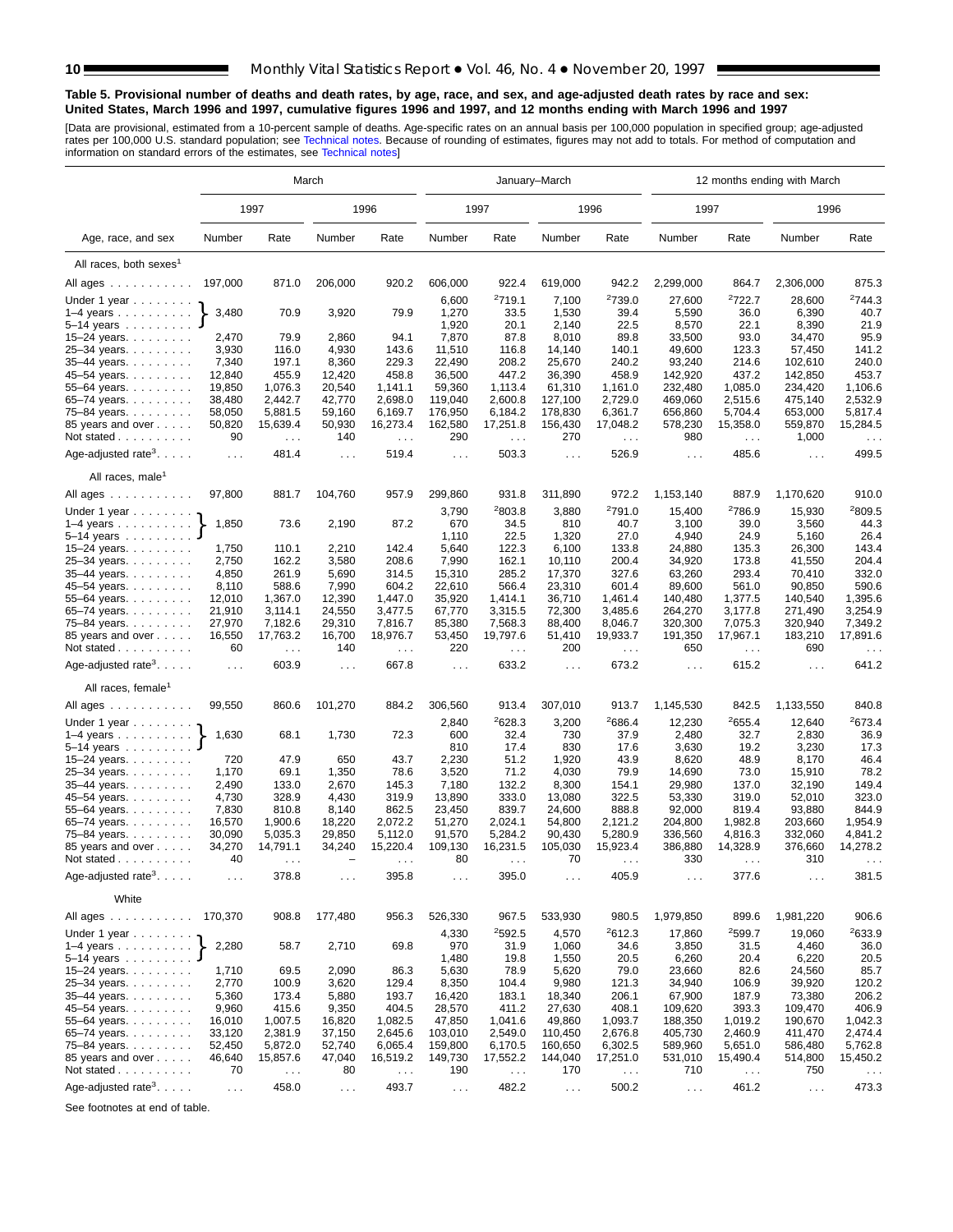### <span id="page-10-0"></span>**Table 5. Provisional number of deaths and death rates, by age, race, and sex, and age-adjusted death rates by race and sex: United States, March 1996 and 1997, cumulative figures 1996 and 1997, and 12 months ending with March 1996 and 1997—Con.**

[Data are provisional, estimated from a 10-percent sample of deaths. Age-specific rates on an annual basis per 100,000 population in specified group; age-adjusted<br>rates per 100,000 U.S. standard population; see Technical n

|                                                                                                                                                                                                         | March                      |                        |                |                        |                             |                               | January-March               |                                  | 12 months ending with March |                        |                  |                                  |  |
|---------------------------------------------------------------------------------------------------------------------------------------------------------------------------------------------------------|----------------------------|------------------------|----------------|------------------------|-----------------------------|-------------------------------|-----------------------------|----------------------------------|-----------------------------|------------------------|------------------|----------------------------------|--|
|                                                                                                                                                                                                         |                            | 1997                   |                | 1996                   |                             | 1997                          |                             | 1996                             | 1997                        |                        | 1996             |                                  |  |
| Age, race, and sex                                                                                                                                                                                      | Number                     | Rate                   | Number         | Rate                   | Number                      | Rate                          | Number                      | Rate                             | Number                      | Rate                   | Number           | Rate                             |  |
| White male                                                                                                                                                                                              |                            |                        |                |                        |                             |                               |                             |                                  |                             |                        |                  |                                  |  |
| All ages                                                                                                                                                                                                | 83,290                     | 903.1                  | 88,990         | 977.0                  | 257,370                     | 961.8                         | 265,550                     | 993.7                            | 983,770                     | 910.6                  | 995,560          | 928.7                            |  |
|                                                                                                                                                                                                         |                            |                        |                |                        |                             |                               |                             | 2643.3                           |                             |                        |                  | 2695.2                           |  |
| Under 1 year                                                                                                                                                                                            | 1,250                      | 62.7                   | 1,470          | 73.8                   | 2,490<br>510                | <sup>2</sup> 664.8<br>32.4    | 2,470<br>570                | 36.9                             | 10,030<br>2,230             | 2656.0<br>35.6         | 10,720<br>2,590  | 40.8                             |  |
| $1-4$ years<br>$5 - 14$ years                                                                                                                                                                           |                            |                        |                |                        | 910                         | 23.3                          | 940                         | 24.2                             | 3,650                       | 23.2                   | 3,780            | 24.3                             |  |
| 15-24 years.                                                                                                                                                                                            | 1,170                      | 91.9                   | 1,600          | 128.7                  | 3,940                       | 106.5                         | 4,170                       | 114.0                            | 17,240                      | 117.2                  | 18,400           | 125.2                            |  |
| 25-34 years.                                                                                                                                                                                            | 1,930                      | 139.0                  | 2,700          | 191.2                  | 5,800                       | 143.9                         | 7,280                       | 175.5                            | 24,930                      | 151.1                  | 29,490           | 175.9                            |  |
| 35-44 years.                                                                                                                                                                                            | 3,530                      | 227.2                  | 4,040          | 265.4                  | 11,200                      | 248.2                         | 12,500                      | 280.1                            | 46,610                      | 257.2                  | 51,000           | 285.8                            |  |
| 45-54 years.                                                                                                                                                                                            | 6,250                      | 527.1                  | 6,050          | 530.0                  | 17,750                      | 516.3                         | 17,780                      | 531.6                            | 69,230                      | 502.8                  | 70,130           | 527.8                            |  |
| 55-64 years.                                                                                                                                                                                            | 9,890                      | 1,291.7                | 10,180         | 1,362.1                | 29,540                      | 1,334.8                       | 29,910                      | 1,364.5                          | 114,980                     | 1,292.6                | 115,530          | 1.313.4                          |  |
| 65-74 years.                                                                                                                                                                                            | 18,890                     | 3,017.8                | 21,260         | 3,374.6                | 58,920                      | 3,239.5                       | 63,020                      | 3,404.0                          | 230,190                     | 3,106.5                | 236,370          | 3,173.2                          |  |
| 75-84 years.                                                                                                                                                                                            | 25,400                     | 7,180.4                | 26,180         | 7,671.7                | 77,390                      | 7,549.4                       | 79,520                      | 7,953.3                          | 289,530                     | 7,025.7                | 289,900          | 7,296.8                          |  |
| 85 years and over                                                                                                                                                                                       | 14,930                     | 17,864.7               | 15,430         | 19,400.8               | 48,770                      | 20,143.2                      | 47,240                      | 20,256.4                         | 174,650                     | 18,117.2               | 167,090          | 18,063.8                         |  |
| Not stated                                                                                                                                                                                              | 50                         | $\sim 100$             | 80             | $\sim$ $\sim$          | 160                         | $\sim$ .                      | 140                         | $\sim$ $\sim$                    | 490                         | $\sim$ $\sim$          | 550              | $\sim$ $\sim$                    |  |
| Age-adjusted rate <sup>3</sup> . $\ldots$ .                                                                                                                                                             | $\ldots$ .                 | 571.7                  | $\cdots$       | 630.7                  | $\sim$ $\sim$ $\sim$        | 604.8                         | $\sim$ $\sim$ $\sim$        | 635.3                            | $\sim$ $\sim$ $\sim$        | 583.1                  | $\cdots$         | 606.1                            |  |
| White female                                                                                                                                                                                            |                            |                        |                |                        |                             |                               |                             |                                  |                             |                        |                  |                                  |  |
| All ages                                                                                                                                                                                                | 87,080                     | 914.3                  | 88,490         | 936.3                  | 268,960                     | 973.1                         | 268,380                     | 967.8                            | 996,080                     | 889.0                  | 985,670          | 885.5                            |  |
| Under 1 year                                                                                                                                                                                            |                            |                        |                |                        | 1,840                       | 2516.5                        | 2,100                       | 2579.6                           | 7,830                       | 2540.4                 | 8,340            | 2569.3                           |  |
| $1-4$ years                                                                                                                                                                                             | 1,030                      | 54.4                   | 1,240          | 65.6                   | 460                         | 31.4                          | 490                         | 33.5                             | 1,620                       | 27.2                   | 1,860            | 30.8                             |  |
| $5 - 14$ years                                                                                                                                                                                          |                            |                        |                |                        | 580                         | 15.5                          | 610                         | 16.8                             | 2,610                       | 17.5                   | 2,430            | 16.5                             |  |
| 15-24 years.                                                                                                                                                                                            | 540                        | 45.4                   | 490            | 41.5                   | 1,700                       | 49.6                          | 1,450                       | 41.9                             | 6,420                       | 46.0                   | 6,150            | 44.1                             |  |
| 25-34 years.                                                                                                                                                                                            | 850<br>1,830               | 62.6<br>119.0          | 920<br>1,850   | 66.4<br>122.3          | 2,540<br>5,230              | 64.5<br>117.0                 | 2,690<br>5,850              | 66.1<br>131.9                    | 10,020<br>21,280            | 61.9<br>118.2          | 10,440<br>22,370 | 63.5<br>126.1                    |  |
| 35-44 years.<br>45-54 years.                                                                                                                                                                            | 3,710                      | 306.4                  | 3,300          | 282.1                  | 10,820                      | 308.2                         | 9,850                       | 287.1                            | 40.390                      | 286.4                  | 39,340           | 288.9                            |  |
| 55-64 years.                                                                                                                                                                                            | 6,120                      | 743.2                  | 6,650          | 824.6                  | 18,310                      | 769.4                         | 19,950                      | 842.8                            | 73,370                      | 765.5                  | 75,140           | 791.2                            |  |
| 65-74 years.                                                                                                                                                                                            | 14,230                     | 1,861.2                | 15,880         | 2,051.0                | 44,090                      | 1,983.9                       | 47,430                      | 2,084.6                          | 175,540                     | 1,933.9                | 175,100          | 1,907.4                          |  |
| 75-84 years                                                                                                                                                                                             | 27,050                     | 5,014.0                | 26,560         | 5,027.7                | 82,410                      | 5,267.0                       | 81,130                      | 5,237.3                          | 300,430                     | 4,754.4                | 296,580          | 4,780.5                          |  |
| 85 years and over<br>Not stated                                                                                                                                                                         | 31,710<br>20               | 15,060.9<br>$\sim 100$ | 31,610         | 15,402.5<br>$\sim 100$ | 100,960<br>30               | 16,523.8<br>$\ldots$          | 96,800<br>30                | 16,086.3<br>$\sim$ $\sim$ $\sim$ | 356,360<br>220              | 14,462.7<br>$\sim 100$ | 347,710<br>200   | 14,445.8<br>$\sim$ $\sim$ $\sim$ |  |
| Age-adjusted rate <sup>3</sup> .                                                                                                                                                                        | $\ldots$                   | 362.4                  | $\cdots$       | 379.5                  | $\sim$ $\sim$ $\sim$        | 379.4                         | $\sim$ $\sim$ $\sim$        | 388.2                            | $\sim 100$                  | 359.0                  | $\cdots$         | 362.0                            |  |
| <b>Black</b>                                                                                                                                                                                            |                            |                        |                |                        |                             |                               |                             |                                  |                             |                        |                  |                                  |  |
| All ages                                                                                                                                                                                                | 22,970                     | 800.4                  | 24,960         | 880.8                  | 69,530                      | 835.2                         | 75,280                      | 905.8                            | 278,500                     | 825.3                  | 285,300          | 857.2                            |  |
| Under 1 year $\ldots \ldots$                                                                                                                                                                            |                            |                        |                |                        | 2,160                       | 21,555.2                      | 2,280                       | 21,457.0                         | 8,890                       | 21,420.1               | 8,650            | 21,381.8                         |  |
| $1-4$ years<br>$5 - 14$ years                                                                                                                                                                           | 1,110                      | 145.9                  | 1,000          | 130.4                  | 280<br>390                  | 48.3<br>25.5                  | 390<br>500                  | 65.3<br>34.4                     | 1,520<br>1,850              | 61.7<br>30.7           | 1,640<br>1,800   | 66.1<br>30.4                     |  |
| 15-24 years.                                                                                                                                                                                            | 650                        | 138.4                  | 700            | 151.1                  | 1,850                       | 136.5                         | 2,100                       | 155.1                            | 8,380                       | 152.6                  | 8,590            | 157.2                            |  |
| 25-34 years.                                                                                                                                                                                            | 1,040                      | 227.2                  | 1,170          | 255.1                  | 2,740                       | 206.0                         | 3,730                       | 276.5                            | 12,940                      | 239.5                  | 15,820           | 292.4                            |  |
| 35-44 years.                                                                                                                                                                                            | 1,780                      | 387.9                  | 2,270          | 508.6                  | 5,510                       | 414.2                         | 6,760                       | 516.8                            | 22,870                      | 428.2                  | 26.750           | 512.1                            |  |
| 45-54 years.                                                                                                                                                                                            | 2,530                      | 845.1                  | 2,700          | 948.2                  | 6,970                       | 806.0                         | 7,780                       | 933.8                            | 29,200                      | 844.4                  | 29,860           | 906.8                            |  |
| 55-64 years.                                                                                                                                                                                            | 3,440                      | 1,846.9                | 3,270          | 1,799.0                | 10,300                      | 1,914.9                       | 10,210                      | 1,914.7                          | 39,220                      | 1,812.4                | 38,660           | 1,809.9                          |  |
| 65-74 years.                                                                                                                                                                                            | 4,420                      | 3.169.4                | 4,930          | 3,579.7                | 13,760                      | 3,405.3                       | 14,600                      | 3.611.4                          | 55,240                      | 3,378.6                | 56,020           | 3,458.0                          |  |
| 75-84 years.                                                                                                                                                                                            | 4,580                      | 6,285.1                | 5,460          | 7,692.5                | 14,490                      | 6,855.6                       | 15,760                      | 7,569.9                          | 57,670                      | 6,792.7                | 57,710           | 6,928.0                          |  |
| 85 years and over                                                                                                                                                                                       | 3,410                      | 13,844.8               | 3,410          | 14,430.1               | 10,970                      | 15,327.2                      | 11,070                      | 15,933.1                         | 40,460                      | 14,196.5               | 39,580           | 14,186.4                         |  |
| Not stated.<br>$\mathbf{1} \cdot \mathbf{1} \cdot \mathbf{1} \cdot \mathbf{1} \cdot \mathbf{1} \cdot \mathbf{1} \cdot \mathbf{1} \cdot \mathbf{1} \cdot \mathbf{1}$<br>Age-adjusted rate <sup>3</sup> . | 30<br>$\sim$ $\sim$ $\sim$ | 699.8                  | 60<br>$\cdots$ | 772.3                  | 100<br>$\sim$ $\sim$ $\sim$ | 721.9                         | 100<br>$\sim$ $\sim$ $\sim$ | 791.2                            | 260<br>$\sim$ $\sim$ $\sim$ | 722.6                  | 230<br>$\cdots$  | 756.7                            |  |
| <b>Black male</b>                                                                                                                                                                                       |                            |                        |                |                        |                             |                               |                             |                                  |                             |                        |                  |                                  |  |
| All ages                                                                                                                                                                                                | 12,280                     | 901.2                  | 13,830         | 1,028.6                | 36,580                      | 925.5                         | 40,990                      | 1,039.6                          | 146,860                     | 917.1                  | 153,850          | 974.5                            |  |
| Under 1 year $\ldots \ldots$                                                                                                                                                                            |                            |                        |                |                        | 1,230                       | 21,734.3                      | 1,250                       | 21,584.5                         | 4,870                       | <sup>2</sup> 1,536.3   | 4,680            | 21,471.7                         |  |
| $1-4$ years $\ldots$ $\ldots$ $\ldots$ .                                                                                                                                                                | 590                        | 152.8                  | 570            | 146.5                  | 160                         | 54.5                          | 200                         | 64.4                             | 800                         | 64.2                   | 840              | 66.7                             |  |
| $5 - 14$ years                                                                                                                                                                                          | 500                        |                        |                |                        | 200                         | 26.4                          | 300                         | 41.2                             | 1,050                       | 34.3                   | 1,160            | 38.7                             |  |
| 15-24 years.                                                                                                                                                                                            | 730                        | 212.1                  | 570<br>790     | 246.0                  | 1,440                       | 212.1<br>301.2                | 1,760                       | 258.6                            | 6,550                       | 238.3                  | 6,880            | 251.8<br>425.2                   |  |
| 25-34 years.                                                                                                                                                                                            | 1,160                      | 336.3<br>540.0         | 1,480          | 363.9<br>710.0         | 1,900<br>3,720              | 599.1                         | 2,530<br>4,470              | 397.2<br>732.1                   | 8,850<br>14,980             | 346.0<br>600.2         | 10,880<br>17,750 | 728.1                            |  |
| 35-44 years.<br>45-54 years.                                                                                                                                                                            | 1,630                      | 1,201.7                | 1,750          | 1,355.7                | 4,290                       | 1,093.1                       | 4,990                       | 1,321.4                          | 18,100                      | 1,155.1                | 18,730           | 1,254.5                          |  |
| 55–64 years. $\ldots$                                                                                                                                                                                   | 1,910                      | 2,362.3                | 1,950          | 2,467.6                | 5,730                       | 2,452.2                       | 6,060                       | 2,614.2                          | 22,620                      | 2,403.8                | 22,100           | 2,381.5                          |  |
| 65-74 years.                                                                                                                                                                                            | 2,500                      | 4,284.6                | 2,920          | 5,084.8                | 7,580                       | 4,489.4                       | 8,120                       | 4,816.9                          | 29,610                      | 4,328.9                | 30,590           | 4,531.9                          |  |
| 75-84 years.                                                                                                                                                                                            | 2,000                      | 7,452.0                | 2,660          | 10,229.7               | 6,510                       | 8,373.3                       | 7,640                       | 10,020.4                         | 25,870                      | 8,291.7                | 26,650           | 8,795.4                          |  |
| 85 years and over                                                                                                                                                                                       | 1,260                      | 17,453.5               | 1,080          | 15,938.7               | 3,780                       | 17,987.6                      | 3,620                       | 18,041.8                         | 13,420                      | 16,365.9               | 13,470           | 16,629.6                         |  |
| Not stated                                                                                                                                                                                              | 10                         | $\sim$ $\sim$          | 60             | $\sim$ $\sim$          | 50                          | $\epsilon \rightarrow \infty$ | 60                          | $\sim$ $\sim$                    | 150                         | $\sim$ $\sim$ $\sim$   | 130              | $\sim$ $\sim$                    |  |
| Age-adjusted rate <sup>3</sup> . $\ldots$ .                                                                                                                                                             |                            | 921.8                  |                | 1,062.5                |                             | 943.2                         |                             | 1,071.0                          |                             | 944.0                  |                  | 1,006.2                          |  |
|                                                                                                                                                                                                         | $\sim$ $\sim$              |                        | $\sim$ $\sim$  |                        | $\sim$ $\sim$               |                               | $\sim$ $\sim$               |                                  | $\sim 100$                  |                        | $\sim 100$       |                                  |  |

See footnotes at end of table.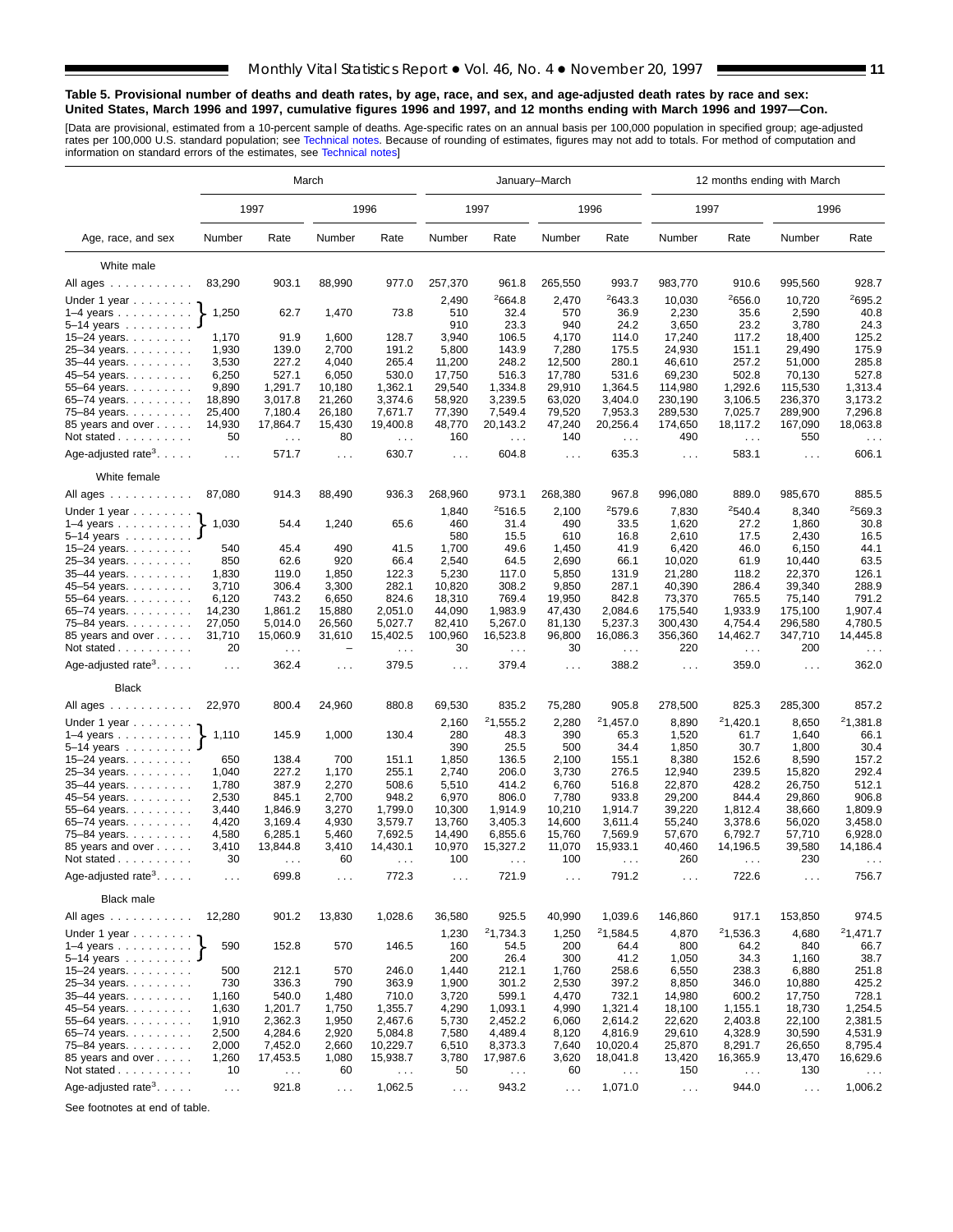### **Table 5. Provisional number of deaths and death rates, by age, race, and sex, and age-adjusted death rates by race and sex: United States, March 1996 and 1997, cumulative figures 1996 and 1997, and 12 months ending with March 1996 and 1997—Con.**

[Data are provisional, estimated from a 10-percent sample of deaths. Age-specific rates on an annual basis per 100,000 population in specified group; age-adjusted rates per 100,000 U.S. standard population; see [Technical notes. Becau](#page-16-0)se of rounding of estimates, figures may not add to totals. For method of computation and<br>information on standard errors of the estimates, see Technical

|                                                                                                                                     | March                          |                                           |                                |                                           |                                          |                                                    | January-March                                |                                                    | 12 months ending with March                    |                                                    |                                                |                                                    |  |  |
|-------------------------------------------------------------------------------------------------------------------------------------|--------------------------------|-------------------------------------------|--------------------------------|-------------------------------------------|------------------------------------------|----------------------------------------------------|----------------------------------------------|----------------------------------------------------|------------------------------------------------|----------------------------------------------------|------------------------------------------------|----------------------------------------------------|--|--|
|                                                                                                                                     | 1997                           |                                           |                                | 1996                                      |                                          | 1997                                               |                                              | 1996                                               |                                                | 1997                                               |                                                | 1996                                               |  |  |
| Age, race, and sex                                                                                                                  | Number                         | Rate                                      | Number                         | Rate                                      | Number                                   | Rate                                               | Number                                       | Rate                                               | Number                                         | Rate                                               | Number                                         | Rate                                               |  |  |
| <b>Black female</b>                                                                                                                 |                                |                                           |                                |                                           |                                          |                                                    |                                              |                                                    |                                                |                                                    |                                                |                                                    |  |  |
| All ages                                                                                                                            | 10,690                         | 709.2                                     | 11,130                         | 747.4                                     | 32,950                                   | 753.4                                              | 34,280                                       | 785.0                                              | 131,640                                        | 742.4                                              | 131,450                                        | 751.4                                              |  |  |
| Under 1 year $\gamma$<br>1–4 years $\ldots$ $\ldots$ $\cdot$<br>5-14 years<br>15–24 years. $\ldots$<br>25-34 years.<br>35-44 years. | 520<br>150<br>310<br>620       | 138.7<br>64.1<br>128.8<br>254.0           | 420<br>130<br>380<br>790       | 111.1<br>56.2<br>157.4<br>332.0           | 930<br>120<br>190<br>420<br>840<br>1,790 | 21.342.1<br>42.0<br>25.9<br>60.4<br>120.1<br>254.3 | 1,030<br>200<br>200<br>340<br>1,200<br>2,290 | 21,339.3<br>66.2<br>27.4<br>51.5<br>168.0<br>328.3 | 4,020<br>730<br>800<br>1,830<br>4.090<br>7.890 | 21,301.0<br>60.1<br>26.9<br>66.7<br>143.8<br>277.3 | 3,970<br>800<br>650<br>1,710<br>4,940<br>9,000 | 21,289.0<br>65.4<br>22.3<br>62.6<br>173.3<br>323.0 |  |  |
| 45-54 years.<br>55-64 years.<br>65-74 years.<br>75-84 years.                                                                        | 890<br>1,530<br>1,920<br>2,580 | 543.5<br>1,451.6<br>2,367.2<br>5.604.7    | 950<br>1,320<br>2,010<br>2,800 | 610.2<br>1,284.8<br>2.503.3<br>6.225.6    | 2,690<br>4,580<br>6,180<br>7,980         | 566.0<br>1,502.9<br>2,626.3<br>5.971.3             | 2,790<br>4,150<br>6,480<br>8,120             | 612.5<br>1,376.8<br>2.745.0<br>6.153.9             | 11,100<br>16,600<br>25,630<br>31,800           | 587.0<br>1,357.3<br>2,695.1<br>5.921.8             | 11,130<br>16,560<br>25,430<br>31,060           | 618.3<br>1,370.9<br>2,691.0<br>5,860.4             |  |  |
| 85 years and over<br>Not stated<br>Age-adjusted rate <sup>3</sup> . $\ldots$ .                                                      | 2,150<br>20<br>$\sim 100$      | 12,348.5<br>$\sim$ $\sim$ $\sim$<br>528.2 | 2,330<br>$\cdots$              | 13,823.6<br>$\sim$ $\sim$ $\sim$<br>550.2 | 7,190<br>50<br>$\sim 100$                | 14,224.1<br>$\sim$ $\sim$ $\sim$<br>550.8          | 7,450<br>40<br>$\sim$ $\sim$ $\sim$          | 15,057.1<br>$\sim$ $\sim$ $\sim$<br>575.6          | 27,050<br>110<br>$\sim$ $\sim$ $\sim$          | 13,325.1<br>$\sim$ $\sim$ $\sim$<br>550.5          | 26,110<br>100<br>$\sim$ $\sim$ $\sim$          | 13,186.9<br>$\sim$ $\sim$ $\sim$<br>563.4          |  |  |

. . . Category not applicable.

– Quantity zero.

 $1$ Includes races other than white and black.

<sup>2</sup>Death rates under 1 year (b[ased on population estimat](#page-16-0)es) differ from infant mortality rates (based on live births); see [table 9](#page-15-0) for infant mortality rates.

<sup>3</sup>For method of computation, see Technical notes.

NOTES: Figures include all revisions received from the States. Cumulative and 12-month figures for the current year reflect revisions received for previous months, and figures for earlier years<br>may differ from those previo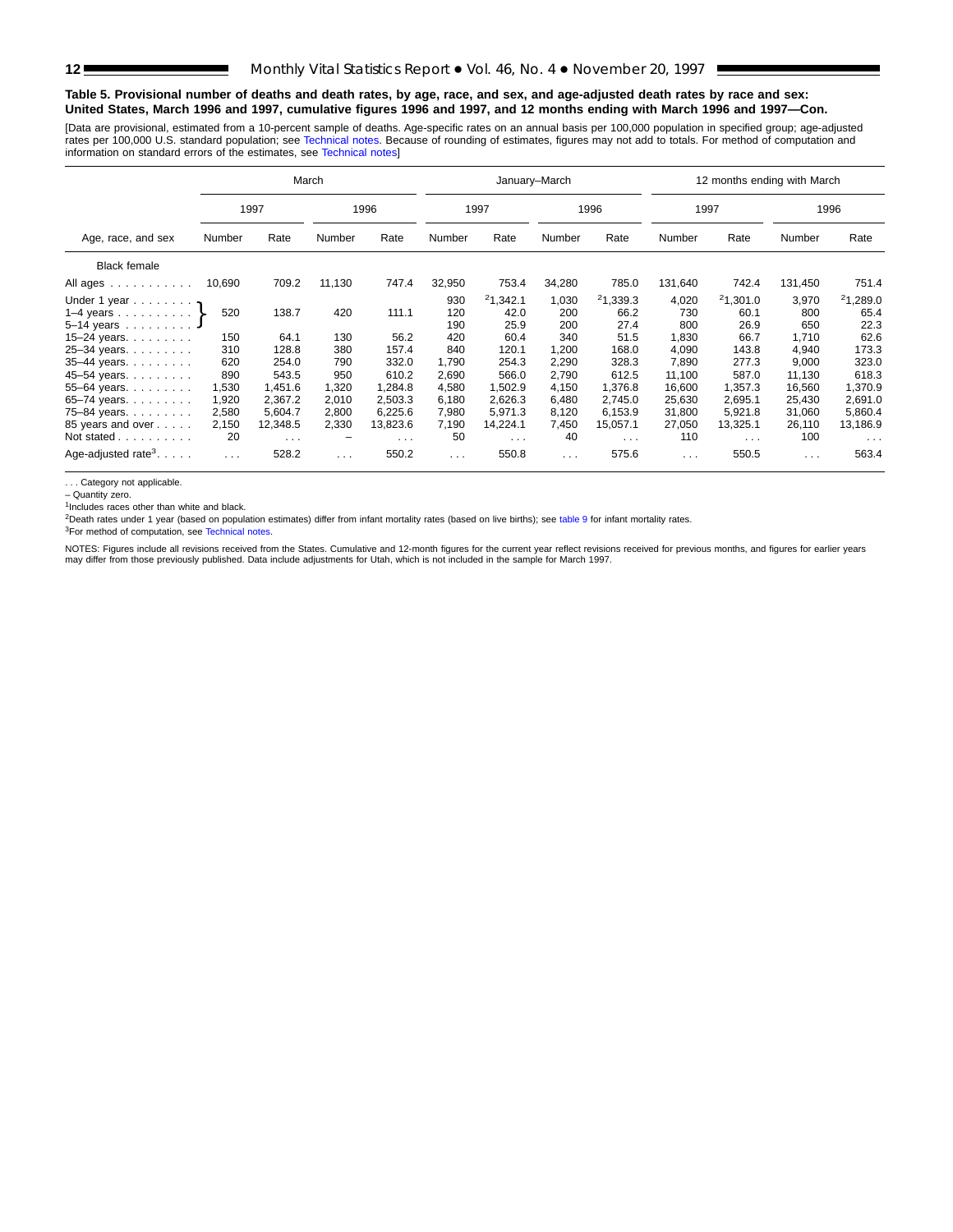### Table 6. Provisional number of deaths and death rates for 72 selected causes, Human immunodeficiency virus infection, and Alzheimer's disease: United States, March 1996 and 1997, cumulative figures 1996 and 1997, and 12 months ending with March 1996 and 1997

[Data are provisional, estimated from <sup>a</sup> 10-percent sample of deaths. Rates on an annual basis per 100,000 estimated population. Because of rounding of [estimates,](#page-16-0) figures may not add to totals. For method of computation and information on standard errors of the estimates, see [Technical](#page-16-0) notes. For explanation of asterisk preceding cause-of-death categories, see Technical notes]

|                                                                                                                                                           |                                                                                                              | March                                                                                     |                                                                                                              |                                                                                          | January-March                                                                                                            |                                                                                                         |                                                                                                                          |                                                                                                         | 12 months ending with March                                                                                                      |                                                                                                        |                                                                                                                                  |                                                                                                        |
|-----------------------------------------------------------------------------------------------------------------------------------------------------------|--------------------------------------------------------------------------------------------------------------|-------------------------------------------------------------------------------------------|--------------------------------------------------------------------------------------------------------------|------------------------------------------------------------------------------------------|--------------------------------------------------------------------------------------------------------------------------|---------------------------------------------------------------------------------------------------------|--------------------------------------------------------------------------------------------------------------------------|---------------------------------------------------------------------------------------------------------|----------------------------------------------------------------------------------------------------------------------------------|--------------------------------------------------------------------------------------------------------|----------------------------------------------------------------------------------------------------------------------------------|--------------------------------------------------------------------------------------------------------|
|                                                                                                                                                           | 1997                                                                                                         |                                                                                           | 1996                                                                                                         |                                                                                          | 1997                                                                                                                     |                                                                                                         | 1996                                                                                                                     |                                                                                                         | 1997                                                                                                                             |                                                                                                        | 1996                                                                                                                             |                                                                                                        |
| Cause of death (Based on the Ninth Revision, International Classification of Diseases, 1975)                                                              | Number                                                                                                       |                                                                                           | Rate Number Rate                                                                                             |                                                                                          | Number                                                                                                                   |                                                                                                         | Rate Number                                                                                                              | Rate                                                                                                    | Number                                                                                                                           | Rate                                                                                                   | Number                                                                                                                           | Rate                                                                                                   |
|                                                                                                                                                           | 197,000                                                                                                      | 871.0                                                                                     | 206.000                                                                                                      | 920.2                                                                                    | 606,000                                                                                                                  | 922.4                                                                                                   | 619,000                                                                                                                  | 942.2                                                                                                   | 2,299,000                                                                                                                        | 864.7                                                                                                  | 2.306.000                                                                                                                        | 875.3                                                                                                  |
| All other infectious and parasitic<br>diseases <sup>1</sup> 001–003,005,020–032,037,039–041,*042–*044,046–054,056–066,071–088,098–139                     | 60<br>100<br>80<br>20<br>80<br>1,950<br>390<br>2,090                                                         | 8.6<br>1.7<br>9.2                                                                         | 120<br>100<br>70<br>30<br>10<br>30<br>1.670<br>290<br>3,810                                                  | 0.5<br>$\star$<br>7.4<br>1.3<br>17.0                                                     | 220<br>280<br>230<br>50<br>10<br>140<br>5,880<br>980<br>6,410                                                            | 0.3<br>0.4<br>0.3<br>0.2<br>8.9<br>$\star$<br>1.5<br>9.8                                                | 300<br>310<br>270<br>50<br>10<br>100<br>5,660<br>880<br>11,160                                                           | 0.5<br>0.5<br>0.4<br>8.6<br>1.3<br>17.0                                                                 | 740<br>980<br>770<br>210<br>10<br>310<br>21,890<br>3,920<br>30<br>33,190                                                         | 0.3<br>0.4<br>0.3<br>0.1<br>0.1<br>8.2<br>1.5<br>12.5                                                  | 780<br>1.190<br>960<br>240<br>20<br>310<br>20,840<br>3,520<br>60<br>47,380                                                       | 0.3<br>0.5<br>0.4<br>0.1<br>0.1<br>7.9<br>1.3<br>18.0                                                  |
| Malignant neoplasms, including neoplasms of lymphatic and hematopoietic tissues 140–208                                                                   | 44,720<br>610<br>10.940<br>12,850<br>3.450<br>4.660<br>2,250<br>5,100<br>1.750<br>3,110                      | 197.4<br>2.7<br>48.3<br>56.7<br>15.2<br>20.6<br>9.9<br>22.5<br>7.7<br>13.7                | 46,630<br>700<br>10.760<br>13,870<br>3.650<br>5.230<br>1,940<br>5,830<br>1.730<br>2,920                      | 208.3<br>3.1<br>48.1<br>61.9<br>16.3<br>23.4<br>8.7<br>26.0<br>7.7<br>13.0               | 131,580<br>1.980<br>31.310<br>39,040<br>9.970<br>14.430<br>5,790<br>15,370<br>4.910<br>8,760                             | 200.1<br>3.0<br>47.6<br>59.4<br>15.2<br>21.9<br>8.8<br>23.4<br>7.5<br>13.3                              | 138,260<br>1.990<br>32.140<br>40,800<br>11.110<br>14,970<br>5,890<br>16,970<br>5.420<br>8,980                            | 210.5<br>3.0<br>48.9<br>62.1<br>16.9<br>22.8<br>9.0<br>25.8<br>8.3<br>13.7                              | 535,660<br>7.840<br>126.020<br>157,300<br>42.400<br>59.700<br>22,930<br>64,660<br>19.830<br>34,990                               | 201.5<br>2.9<br>47.4<br>59.2<br>15.9<br>22.5<br>8.6<br>24.3<br>7.5<br>13.2                             | 538,370<br>7.710<br>125.900<br>156,230<br>43.680<br>60.200<br>22,960<br>66,320<br>20.250<br>35,130                               | 204.3<br>2.9<br>47.8<br>59.3<br>16.6<br>22.9<br>8.7<br>25.2<br>7.7<br>13.3                             |
| Benign neoplasms, carcinoma in situ, and neoplasms of uncertain behavior and<br>Anemias<br>Old myocardial infarction and other forms of                   | 680<br>5.190<br>290<br>410<br>40<br>80,960<br>61,900<br>390<br>2,330<br>130<br>39.840<br>17,740<br>260<br>40 | 3.0<br>22.9<br>1.3<br>1.8<br>357.3<br>273.2<br>1.7<br>10.3<br>0.6<br>175.8<br>78.3<br>1.1 | 650<br>5.640<br>350<br>380<br>50<br>83,830<br>64,910<br>640<br>2,140<br>110<br>41.830<br>18,590<br>220<br>60 | 2.9<br>25.2<br>1.6<br>1.7<br>374.4<br>289.9<br>2.9<br>9.6<br>0.5<br>186.8<br>83.0<br>1.0 | 1.910<br>16.100<br>920<br>1,270<br>130<br>250,730<br>192.140<br>1.140<br>6,940<br>620<br>124.470<br>55,780<br>760<br>170 | 2.9<br>24.5<br>1.4<br>1.9<br>0.2<br>381.4<br>292.3<br>1.7<br>10.5<br>0.9<br>189.3<br>84.8<br>1.2<br>0.3 | 2.020<br>16.070<br>1,140<br>960<br>190<br>255,380<br>198,270<br>1.440<br>6,890<br>600<br>128,500<br>58,180<br>660<br>210 | 3.1<br>24.5<br>1.7<br>1.5<br>0.3<br>388.8<br>301.8<br>2.2<br>10.5<br>0.9<br>195.6<br>88.6<br>1.0<br>0.3 | 7.540<br>61,500<br>3,580<br>4,280<br>530<br>936,990<br>723,010<br>4.560<br>26,060<br>2,230<br>468.980<br>211,480<br>2,800<br>650 | 2.8<br>23.1<br>1.3<br>1.6<br>0.2<br>352.5<br>272.0<br>1.7<br>9.8<br>0.8<br>176.4<br>79.6<br>1.1<br>0.2 | 7.890<br>58.600<br>4,010<br>4,030<br>690<br>938,690<br>728,550<br>4.930<br>24,930<br>2.170<br>474.640<br>214,920<br>2,500<br>720 | 3.0<br>22.2<br>1.5<br>1.5<br>0.3<br>356.3<br>276.5<br>1.9<br>9.5<br>0.8<br>180.2<br>81.6<br>0.9<br>0.3 |
| Cerebral thrombosis and unspecified occlusion of cerebral arteries. 434.0,434.9<br>All other and late effects of cerebrovascular diseases 430,433,435–438 | 21,800<br>1,470<br>17,740<br>1,160<br>13,930<br>2,250<br>1,100<br>20<br>10.560                               | 96.2<br>6.5<br>78.3<br>5.1<br>61.5<br>9.9<br>4.9<br>46.6                                  | 22,960<br>1,630<br>18,560<br>1,080<br>14,140<br>2,000<br>1,180<br>60<br>10.900                               | 102.5<br>7.3<br>82.9<br>4.8<br>63.1<br>8.9<br>5.3<br>48.7                                | 67,760<br>4,360<br>54,610<br>3,570<br>43,380<br>6,730<br>3,320<br>110<br>33,210                                          | 103.1<br>6.6<br>83.1<br>5.4<br>66.0<br>10.2<br>5.0<br>0.2<br>50.5                                       | 69,450<br>4,530<br>56,310<br>3,310<br>42,790<br>6,120<br>3,370<br>140<br>33,160                                          | 105.7<br>6.9<br>85.7<br>5.0<br>65.1<br>9.3<br>5.1<br>0.2<br>50.5                                        | 254,060<br>16,310<br>204,870<br>12,450<br>159,140<br>24,120<br>12,400<br>780<br>121,840                                          | 95.6<br>6.1<br>77.1<br>4.7<br>59.9<br>9.1<br>4.7<br>0.3<br>45.8                                        | 256,490<br>15,680<br>206,200<br>12,430<br>156,080<br>21,760<br>12,900<br>650<br>120,770                                          | 97.4<br>6.0<br>78.3<br>4.7<br>59.2<br>8.3<br>4.9<br>0.2<br>45.8                                        |

See footnotes at end of table.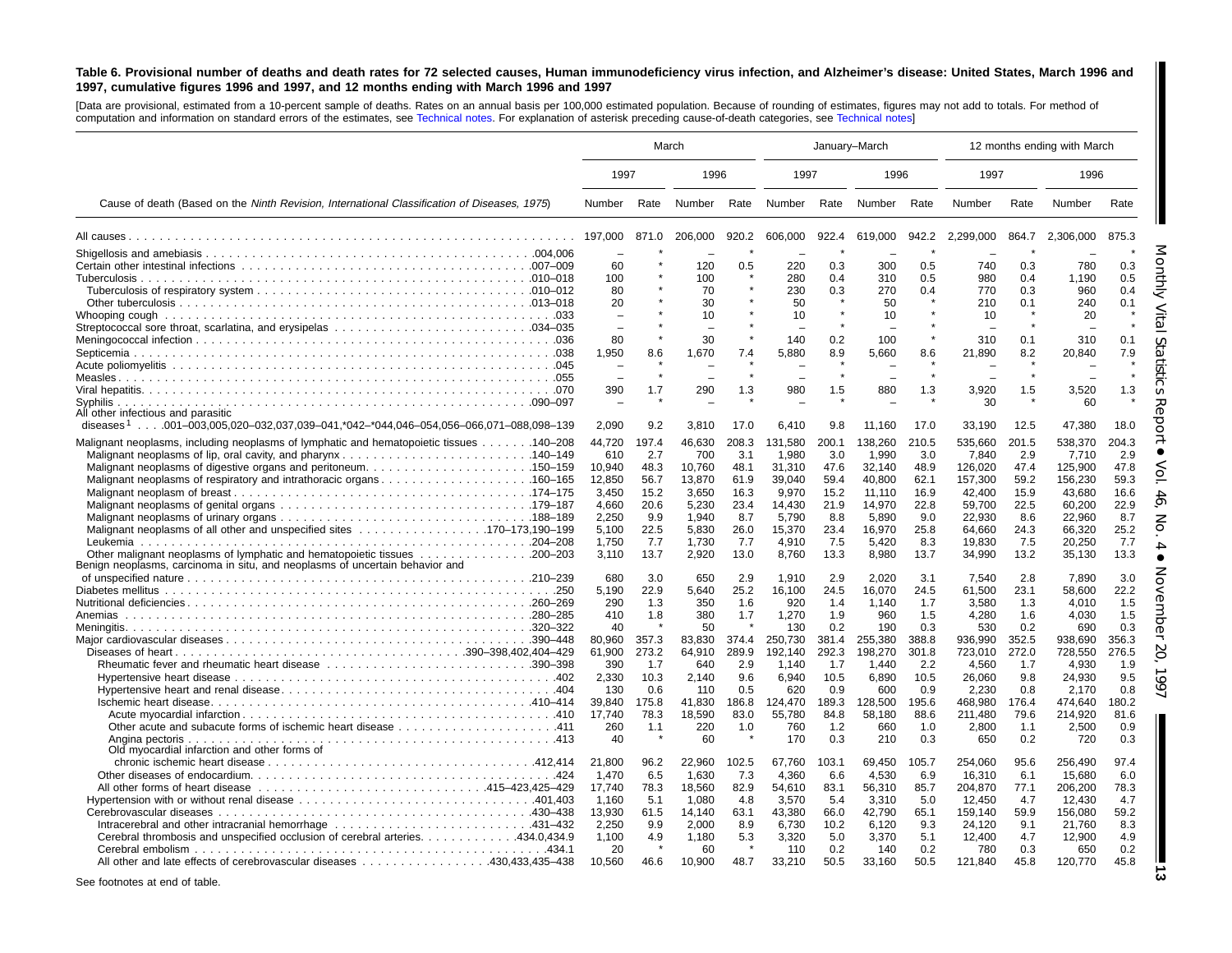#### <span id="page-13-0"></span>Table 6. Provisional number of deaths and death rates for 72 selected causes, Human immunodeficiency virus infection, and Alzheimer's disease: United States, March 1996 and 1997, cumulative figures 1996 and 1997, and 12 months ending with March 1996 and 1997-Con. **14**

[Data are provisional, estimated from <sup>a</sup> 10-percent sample of deaths. Rates on an annual basis per 100,000 estimated population. Because of rounding of [estimates,](#page-16-0) figures may not add to totals. For method of computation and information on standard errors of the estimates, see [Technical](#page-16-0) notes. For explanation of asterisk preceding cause-of-death categories, see Technical notes]

|                                                                                                                                     | March                                                                |                                                   |                                                                      |                                                   | January-March                                                                 |                                                                 |                                                                               |                                                                 |                                                                                 |                                                                 | 12 months ending with March                                                     |                                                                 |
|-------------------------------------------------------------------------------------------------------------------------------------|----------------------------------------------------------------------|---------------------------------------------------|----------------------------------------------------------------------|---------------------------------------------------|-------------------------------------------------------------------------------|-----------------------------------------------------------------|-------------------------------------------------------------------------------|-----------------------------------------------------------------|---------------------------------------------------------------------------------|-----------------------------------------------------------------|---------------------------------------------------------------------------------|-----------------------------------------------------------------|
|                                                                                                                                     | 1997                                                                 |                                                   | 1996                                                                 |                                                   | 1997                                                                          |                                                                 | 1996                                                                          |                                                                 | 1997                                                                            |                                                                 | 1996                                                                            |                                                                 |
| Cause of death (Based on the Ninth Revision, International Classification of Diseases, 1975)                                        | Number                                                               | Rate                                              | Number                                                               | Rate                                              | Number                                                                        |                                                                 | Rate Number                                                                   | Rate                                                            | Number                                                                          | Rate                                                            | Number                                                                          | Rate                                                            |
| Cerebrovascular diseases-Con.                                                                                                       | 1.470<br>2,500                                                       | 6.5<br>11.0                                       | 1.240<br>2,470                                                       | 5.5<br>11.0                                       | 4.450<br>7,200                                                                | 6.8<br>10.9                                                     | 4,130<br>6,880                                                                | 6.3<br>10.5                                                     | 15.900<br>26,490                                                                | 6.0<br>10.0                                                     | 15,840<br>25,780                                                                | 6.0<br>9.8                                                      |
| Other chronic obstructive pulmonary diseases and allied conditions 494-496                                                          | 60<br>8,180<br>8,130<br>-60<br>9,800<br>280<br>1,630<br>490<br>7.390 | 36.1<br>35.9<br>43.2<br>1.2<br>7.2<br>2.2<br>32.6 | 60<br>8,060<br>7,970<br>90<br>10.430<br>340<br>1.730<br>550<br>7.810 | 36.0<br>35.6<br>46.6<br>1.5<br>7.7<br>2.5<br>34.9 | 240<br>27,940<br>27,260<br>680<br>31.160<br>1,040<br>5,330<br>1,660<br>23.130 | 0.4<br>42.5<br>41.5<br>1.0<br>47.4<br>1.6<br>8.1<br>2.5<br>35.2 | 170<br>25,550<br>25,140<br>410<br>30,570<br>1.140<br>5.030<br>1,270<br>23.130 | 0.2<br>38.9<br>38.3<br>0.6<br>46.5<br>1.7<br>7.6<br>1.9<br>35.2 | 490<br>83,940<br>83,010<br>930<br>106.060<br>2,850<br>17.090<br>5,550<br>80,570 | 0.2<br>31.6<br>31.2<br>0.3<br>39.9<br>1.1<br>6.4<br>2.1<br>30.3 | 490<br>79,490<br>78,940<br>550<br>102.580<br>3.150<br>16.740<br>5,100<br>77.600 | 0.2<br>30.2<br>30.0<br>0.2<br>38.9<br>1.2<br>6.4<br>1.9<br>29.5 |
| Hernia of abdominal cavity and intestinal obstruction without                                                                       | 450<br>40                                                            | 2.0                                               | 460<br>80                                                            | 2.1                                               | 1,350<br>70                                                                   | 2.0                                                             | 1,430<br>140                                                                  | 2.2<br>0.2                                                      | 4,700<br>410                                                                    | 1.8<br>0.2                                                      | 5.830<br>450                                                                    | 2.2<br>0.2                                                      |
| Cholelithiasis and other disorders of gallbladder574-575<br>Chronic glomerulonephritis, nephritis and nephropathy, not specified as | 520<br>2,070<br>230<br>2,210<br>30                                   | 2.3<br>9.1<br>1.0<br>9.7<br>$\pmb{\ast}$          | 530<br>2,510<br>240<br>2,490<br>30                                   | 2.4<br>11.2<br>1.1<br>11.1                        | 1,350<br>6,350<br>650<br>7,060<br>60                                          | 2.0<br>9.7<br>1.0<br>10.7<br>$\star$                            | 1,700<br>6,630<br>690<br>7,340<br>60                                          | 2.6<br>10.1<br>1.0<br>11.2<br>$\star$                           | 6.100<br>24.180<br>2,640<br>26.700<br>220                                       | 2.3<br>9.1<br>1.0<br>10.0<br>0.1                                | 6,010<br>24,920<br>2,660<br>25,880<br>290                                       | 2.3<br>9.5<br>1.0<br>9.8<br>0.1                                 |
| .582–583.587<br>Renal failure, disorders resulting from impaired renal function, and                                                | 200<br>1,980<br>30<br>30                                             | 0.9<br>8.7                                        | 180<br>2,290<br>90<br>40                                             | 0.8<br>10.2                                       | 520<br>6,490<br>180<br>160                                                    | 0.8<br>9.9<br>0.3<br>0.2                                        | 510<br>6,770<br>260<br>140                                                    | 0.8<br>10.3<br>0.4<br>0.2                                       | 1.800<br>24,680<br>830<br>430                                                   | 0.7<br>9.3<br>0.3<br>0.2                                        | 1.470<br>24,120<br>810<br>450                                                   | 0.6<br>9.2<br>0.3<br>0.2                                        |
|                                                                                                                                     | 20<br>$\sim$<br>20<br>960<br>1.120                                   | $\star$<br>4.2<br>4.9                             | 30<br>10<br>20<br>1.050<br>1.160                                     | $\star$<br>$\star$<br>4.7<br>5.2                  | 50<br>20<br>30<br>2,880<br>2,790                                              | $\star$<br>$\star$<br>$\star$<br>4.4<br>4.2                     | 60<br>10<br>50<br>2,810<br>3.130                                              | $\star$<br>$\star$<br>$\star$<br>4.3<br>4.8                     | 270<br>30<br>240<br>11.540<br>12,560                                            | 0.1<br>0.1<br>4.3<br>4.7                                        | 300<br>30<br>270<br>11.590<br>13,120                                            | 0.1<br>0.1<br>4.4<br>5.0                                        |
| Birth trauma, intrauterine hypoxia, birth asphyxia, and                                                                             | 120<br>1,010<br>3,760<br>20,590                                      | 0.5<br>4.5<br>16.6<br>90.9                        | 250<br>910<br>3,410<br>19,490                                        | 1.1<br>4.1<br>15.2<br>87.0                        | 480<br>2,320<br>11,580<br>63,110                                              | 0.7<br>3.5<br>17.6<br>96.0                                      | 540<br>2.600<br>11,120<br>59,540                                              | 0.8<br>4.0<br>16.9<br>90.6                                      | 2,090<br>10.470<br>42,240<br>222,600                                            | 0.8<br>3.9<br>15.9<br>83.7                                      | 2,050<br>11.070<br>42,340<br>215,890                                            | 0.8<br>4.2<br>16.1<br>81.9                                      |
|                                                                                                                                     | 6.450<br>2,950<br>3,500<br>2,140<br>1.590<br>180                     | 28.5<br>13.0<br>15.4<br>9.4<br>7.0<br>0.8         | 7,610<br>3,760<br>3,850<br>2,490<br>1.990<br>240                     | 34.0<br>16.8<br>17.2<br>11.1<br>8.9<br>1.1        | 20,680<br>9.680<br>10,990<br>7,060<br>4.640<br>530                            | 31.5<br>14.7<br>16.7<br>10.7<br>7.0<br>0.8                      | 21,950<br>10,320<br>11,630<br>6,920<br>5.690<br>620                           | 33.4<br>15.7<br>17.7<br>10.5<br>8.7<br>0.9                      | 89,480<br>43.060<br>46,430<br>30,310<br>19.830<br>2,230                         | 33.7<br>16.2<br>17.5<br>11.4<br>7.5<br>0.8                      | 90,900<br>44,450<br>46,450<br>29,290<br>22,430<br>2,320                         | 34.5<br>16.9<br>17.6<br>11.1<br>8.5<br>0.9                      |
|                                                                                                                                     | 1,590<br>2,030                                                       | 7.0<br>8.9                                        | 3,370<br>1,930                                                       | 15.0<br>8.6                                       | 4,820<br>6,860                                                                | 7.3<br>10.4                                                     | 9,750<br>6.130                                                                | 14.9<br>9.3                                                     | 26,310<br>22,660                                                                | 9.9<br>8.5                                                      | 41,170<br>20,920                                                                | 15.6<br>7.9                                                     |

– Quantity zero. \* Figure does not meet standards of reliability or precision; see Technical notes.

1Includes data for deaths due to Human immunodeficiency virus infection (categories [\\*042–\\*044\)](#page-16-0) shown separately below; see [Technical](#page-16-0) notes.

<sup>2</sup>Included in All other infectious and parasitic diseases shown above.

NOTES: Figures include all revisions received from the States. Cumulative and 12-month figures for the current year reflect revisions received for previous months, and figures for earlier years may differ from those previo adjustments for Utah, which is not included in the sample for March for 1997.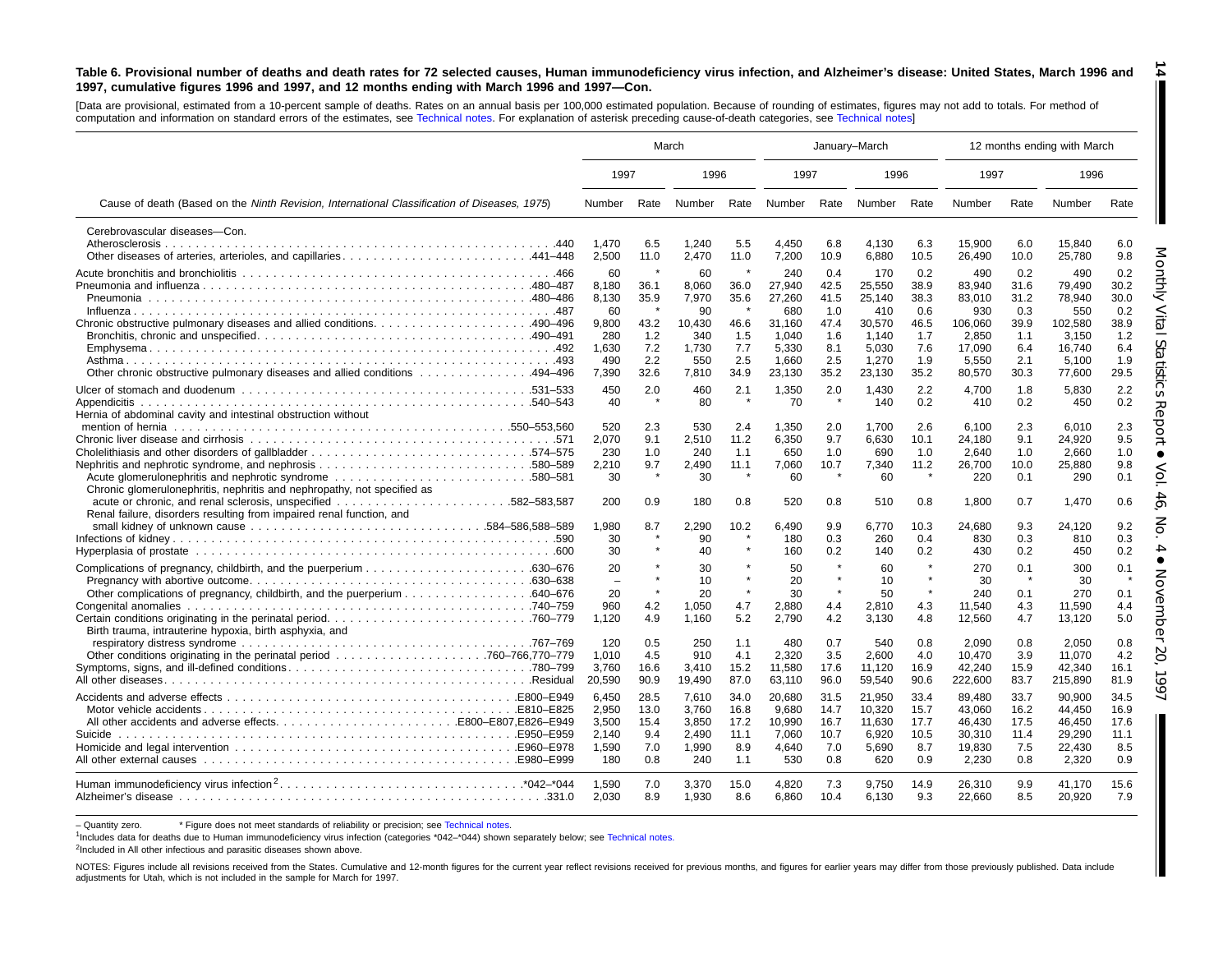### Table 7. Provisional number of deaths and death rates for 16 selected subcategories of Malignant neoplasms, including neoplasms of lymphatic and hematopoietic tissues: United States, March 1996 and 1997, cumulative figures 1996 and 1997, and 12 months ending with March 1996 and 1997

[Data are provisional, estimated from <sup>a</sup> 10-percent sample of deaths. Rates on an annual basis per 100,000 estimated population. Because of rounding of estimates, figures may not add to totals. For method of computation and information on standard errors of the estimates, see [Technical](#page-16-0) notes]

|                                                                                                      |                                                                       | March                                                        | January-March                                                       |                                                              |                                                                             |                                                              |                                                                             |                                                              | 12 months ending with March                                                          |                                                              |                                                                                      |                                                              |
|------------------------------------------------------------------------------------------------------|-----------------------------------------------------------------------|--------------------------------------------------------------|---------------------------------------------------------------------|--------------------------------------------------------------|-----------------------------------------------------------------------------|--------------------------------------------------------------|-----------------------------------------------------------------------------|--------------------------------------------------------------|--------------------------------------------------------------------------------------|--------------------------------------------------------------|--------------------------------------------------------------------------------------|--------------------------------------------------------------|
|                                                                                                      | 1997                                                                  |                                                              | 1996                                                                |                                                              | 1997                                                                        |                                                              | 1996                                                                        |                                                              | 1997                                                                                 |                                                              | 1996                                                                                 |                                                              |
| Cause of death (Based on the Ninth Revision, International Classification of Diseases, 1975)         | Number                                                                | Rate                                                         |                                                                     | Rate                                                         | Number                                                                      | Rate                                                         | Number                                                                      | Rate                                                         | Number                                                                               | Rate                                                         | Number                                                                               | Rate                                                         |
| Malignant neoplasms, including neoplasms of lymphatic and hematopoietic tissues <sup>1</sup> 140–208 | 44,720                                                                | 197.4                                                        | 46,630                                                              | 208.3                                                        | 131,580                                                                     | 200.1                                                        | 138,260                                                                     | 210.5                                                        | 535,660                                                                              | 201.5                                                        | 538,370                                                                              | 204.3                                                        |
| Malignant neoplasms of colon, rectum, rectosigmoid junction, and anus 153,154                        | 950<br>1.150<br>4,800<br>2,410<br>12,480<br>640<br>350                | 4.2<br>5.1<br>21.2<br>10.6<br>55.1<br>2.8<br>1.5             | 870<br>1,040<br>5,100<br>2,480<br>13,400<br>500<br>460              | 3.9<br>4.6<br>22.8<br>11.1<br>59.8<br>2.2<br>2.1             | 2,990<br>3,090<br>13,850<br>6,810<br>37,900<br>1,860<br>1,130               | 4.5<br>4.7<br>21.1<br>10.3<br>57.6<br>2.8<br>1.7             | 2,790<br>3,230<br>14,790<br>6,780<br>39,450<br>1,360<br>1,080               | 4.2<br>4.9<br>22.5<br>10.3<br>60.1<br>2.1<br>1.6             | 11,350<br>13,260<br>56,320<br>27,630<br>152,200<br>7,540<br>4,520                    | 4.3<br>5.0<br>21.2<br>10.4<br>57.3<br>2.8<br>1.7             | 10,330<br>13,610<br>56,250<br>27,500<br>151,120<br>6,670<br>4,960                    | 3.9<br>5.2<br>21.4<br>10.4<br>57.4<br>2.5<br>1.9             |
| Malignant neoplasms of kidney and other and unspecified urinary organs 189                           | 440<br>1,210<br>2,520<br>1,100<br>1,150<br>860<br>180<br>2,090<br>840 | 1.9<br>5.3<br>11.1<br>4.9<br>5.1<br>3.8<br>0.8<br>9.2<br>3.7 | 610<br>1,030<br>2,980<br>970<br>970<br>1,140<br>150<br>1,790<br>980 | 2.7<br>4.6<br>13.3<br>4.3<br>4.3<br>5.1<br>0.7<br>8.0<br>4.4 | 1,340<br>3,440<br>8,170<br>2,830<br>2,960<br>2,490<br>380<br>5,780<br>2,600 | 2.0<br>5.2<br>12.4<br>4.3<br>4.5<br>3.8<br>0.6<br>8.8<br>4.0 | 1,450<br>3,350<br>8,590<br>2,990<br>2,900<br>3,170<br>500<br>5,760<br>2,710 | 2.2<br>5.1<br>13.1<br>4.5<br>4.4<br>4.8<br>0.8<br>8.8<br>4.1 | 5,670<br>13,580<br>34,060<br>11,110<br>11,830<br>10,910<br>1,340<br>23,200<br>10,450 | 2.1<br>5.1<br>12.8<br>4.2<br>4.5<br>4.1<br>0.5<br>8.7<br>3.9 | 6,070<br>13,350<br>33,980<br>11,410<br>11,550<br>11,880<br>1,670<br>23,110<br>10,350 | 2.3<br>5.1<br>12.9<br>4.3<br>4.4<br>4.5<br>0.6<br>8.8<br>3.9 |

<sup>1</sup>Includes figures for subcategories not shown below.

NOTES: Figures include all revisions received from the States. Cumulative and 12-month figures for the current year reflect revisions received for previous months, and figures for earlier years may differ from those previo adjustments for Utah, which is not included in the sample for March 1997.

### Table 8. Provisional number of deaths and death rates for firearm mortality: United States, March 1996 and 1997, cumulative figures 1996 and 1997, and 12 months ending with **March 1996 and 1997**

[Data are provisional, estimated from <sup>a</sup> 10-percent sample of deaths. Rates on an annual basis per 100,000 estimated population. Because of rounding of estimates, figures may not add to totals. For method of computation and information on standard errors of the estimates, see [Technical](#page-16-0) notes]

|                                                                                               | March  |      |        |      |        | January-March |        |      | 12 months ending with March |      |        |      |
|-----------------------------------------------------------------------------------------------|--------|------|--------|------|--------|---------------|--------|------|-----------------------------|------|--------|------|
|                                                                                               | 1997   |      | 1996   |      | 1997   |               | 1996   |      | 1997                        |      | 1996   |      |
| Cause of death (Based on the Ninth Revision International Classification of Diseases, 1975)   | Number | Rate | Number | Rate | Number | Rate          | Number | Rate | Number                      | Rate | Number | Rate |
| lnjury by firearms E922,E955.0-E955.4,E965.0-965.4,E970,E985.0-E985.4                         | 2.560  | 11.3 | 3.230  | 14.4 | 8,030  | 12.2          | 8.980  | 13.7 | 33.520                      | 12.6 | 35.390 | 13.4 |
|                                                                                               | 90     |      | 130    | 0.6  | 270    | 0.4           | 350    | 0.5  | 1.250                       | 0.5  | 1,330  | 0.5  |
| E955.0-E955.4                                                                                 | 1.310  | 5.8  | 1,600  | 7.1  | 4,270  | 6.5           | 4.460  | 6.8  | 18.140                      | 6.8  | 17,760 | 6.7  |
|                                                                                               | .150   | 5.1  | 1.460  | 6.5  | 3.450  | 5.3           | 4.100  | 6.2  | 13.930                      | 5.2  | 16.080 | 6.1  |
| lnjury by firearms, undetermined whether accidentally or purposely inflicted<br>E985.0-E985.4 | 20     |      | 40     |      | 50     |               | 60     |      | 200                         | 0.1  | 220    | 0.1  |

\* Figure does not meet standards of reliability or precision; see [Technical](#page-16-0) notes.

NOTES: Figures include all revisions received from the States. Cumulative and 12-month figures for the current year reflect revisions received for previous months, and figures for earlier years may differ from those previo adjustments for Utah, which is not included in the sample for March 1997.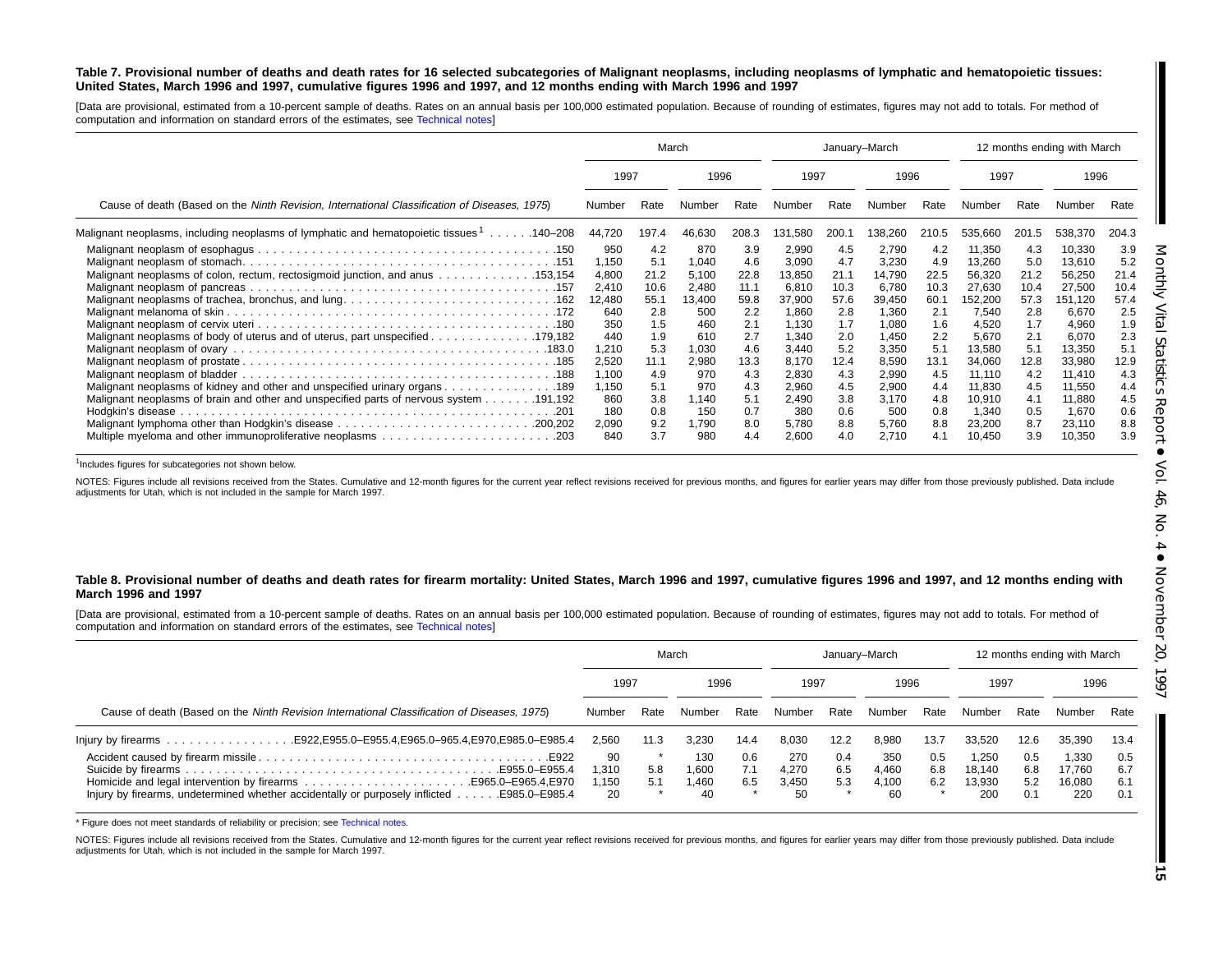### <span id="page-15-0"></span>Table 9. Provisional number of deaths under 1 year and infant mortality rates, by age and for 10 selected causes: United States, March 1996 and 1997, cumulative figures 1996 **and 1997, and 12 months ending with March 1996 and 1997**

[Data are provisional, estimated from <sup>a</sup> 10-percent sample of deaths. Rates on an annual basis per 100,000 live births. Because of rounding of estimates, figures may not add to totals. For method of computation and information on standard errors of the estimates, see [Technical](#page-16-0) notes]

|                                                                                                     | March                    |                        |                          |                                | January-March                |                                |                              |                                | 12 months ending with March      |                                |                                  |                                |
|-----------------------------------------------------------------------------------------------------|--------------------------|------------------------|--------------------------|--------------------------------|------------------------------|--------------------------------|------------------------------|--------------------------------|----------------------------------|--------------------------------|----------------------------------|--------------------------------|
|                                                                                                     | 1996<br>1997             |                        |                          | 1997                           |                              | 1996                           |                              | 1997                           |                                  | 1996                           |                                  |                                |
| Age and cause of death (Based on the Ninth Revision International Classification of Diseases, 1975) | Number                   | Rate                   | Number                   | Rate                           | Number                       | Rate                           | Number                       | Rate                           | Number                           | Rate                           | Number                           | Rate                           |
|                                                                                                     | 2,500                    | 781.3                  | 2,600                    | 785.1                          | 6,700                        | 732.2                          | 7,100                        | 751.1                          | 27.700                           | 720.3                          | 28,600                           | 745.0                          |
|                                                                                                     | 1,510<br>950             | 483.7<br>304.3         | .620<br>950              | 494.7<br>290.1                 | 3,890<br>2.740               | 425.7<br>299.9                 | 4,320<br>2.770               | 457.9<br>293.6                 | 18.050<br>9,580                  | 469.8<br>249.3                 | 18.190<br>10,390                 | 473.6<br>270.5                 |
| .480–487                                                                                            | 10<br>60<br>530          | 169.8                  | 30<br>30<br>590          | 180.2                          | 50<br>80<br>1,550            | 169.6                          | 50<br>110<br>1,510           | 11.7<br>160.0                  | 220<br>290<br>6,550              | 5.7<br>7.5<br>170.5            | 200<br>360<br>6,090              | 5.2<br>9.4<br>158.6            |
|                                                                                                     | 320<br>-<br>-            | 102.5                  | 330<br>40<br>30          | 100.8                          | 760<br>10<br>130             | 83.2<br>14.2                   | 820<br>80<br>130             | 86.9<br>13.8                   | 3,500<br>100<br>520              | 91.1<br>13.5                   | 3,370<br>240<br>480              | 87.7<br>6.2<br>12.5            |
| All other causes.<br>.Residual                                                                      | 100<br>680<br>120<br>640 | 217.8<br>38.4<br>205.0 | 160<br>570<br>300<br>480 | 48.9<br>174.1<br>91.6<br>146.6 | 300<br>530, ا<br>500<br>.730 | 32.8<br>167.4<br>54.7<br>189.3 | 300<br>1,750<br>800<br>1,530 | 31.8<br>185.5<br>84.8<br>162.2 | 1.390<br>6,890<br>2,300<br>5.860 | 36.2<br>179.3<br>59.9<br>152.5 | 1,230<br>7,610<br>2,860<br>6,130 | 32.0<br>198.1<br>74.5<br>159.6 |

\* Figure does not meet standards of reliability or precision; see [Technical](#page-16-0) notes.

– Quantity zero.

NOTES: Figures include all revisions received from the States. Cumulative and 12-month figures for the current year reflect revisions received for previous months, and figures for earlier years may differ from those previo adjustments for Utah, which is not included in the sample for March 1997.

**16** H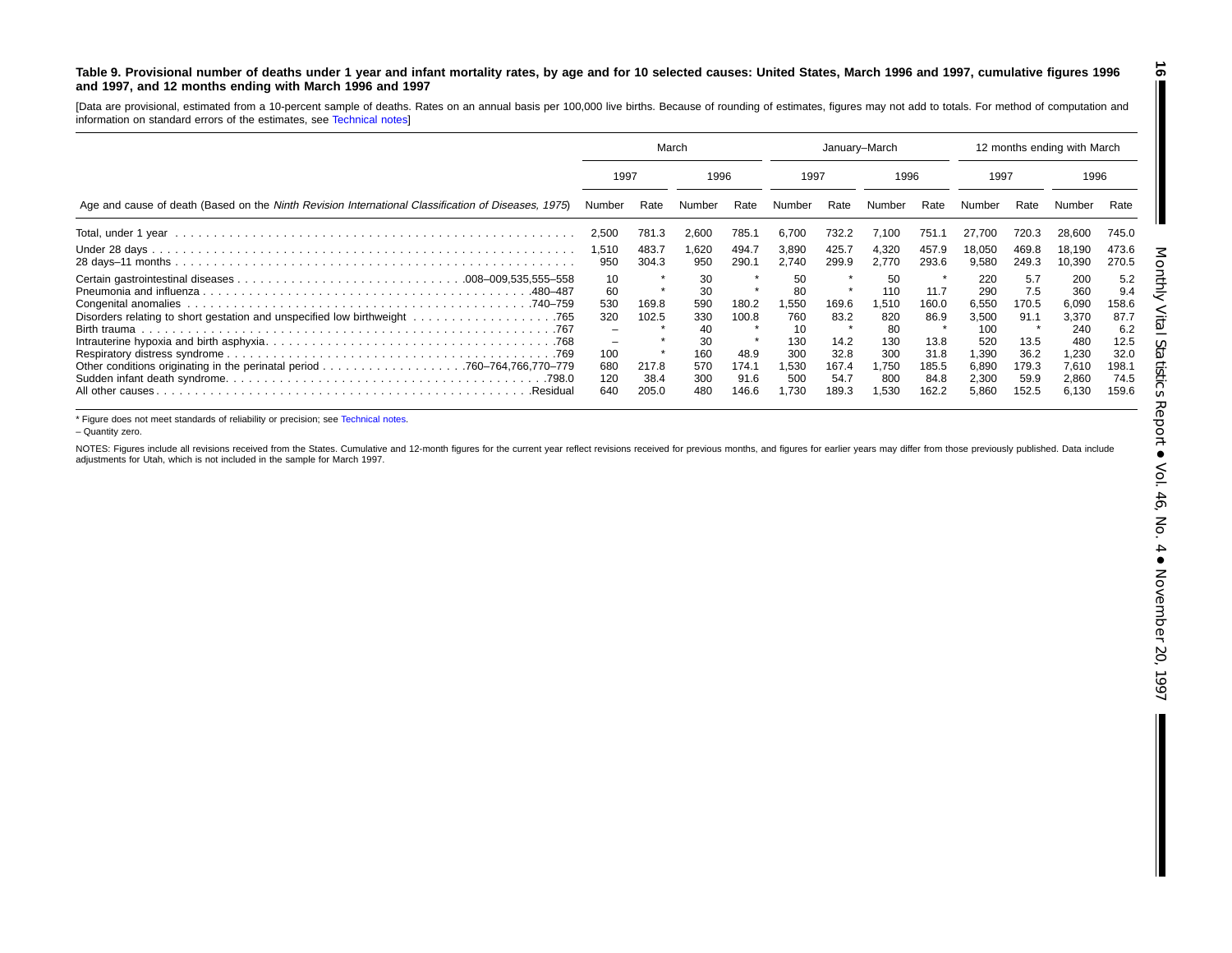# <span id="page-16-0"></span>**Technical notes**

# **Nature and sources of data**

Data in this report are provisional unless otherwise specified and include only events occurring within the United States (50 States and the District of Columbia). Mortality data exclude fetal deaths. Data for the Commonwealth of Puerto Rico are not included in the U.S. totals.

Birth, death, and infant death figures in [tables 2](#page-6-0) and 4 for each State are estimates by Stat[e](#page-8-0) [of](#page-8-0) [r](#page-8-0)esidence. These estimates are derived by applying adjustment ratios to the actual counts of certificates for all events occurring in the State and received in registration offices during a 1-month period regardless of date of the event. The adjustment ratios for each data year represent the observed relationship between final State occurrence figures and final State residence figures for the three most recent years for which final data were available and are expressed as a single ratio for each State. As in previous years, monthly State marriage and divorce figures represent the actual count of all events occurring in the State (State of occurrence) that were received in the registration offices during the 1-month period. Delay in the receipt of certificates in a registration office may result in a low State figure for a given month followed by a high figure for the month(s) in which the delayed records are received. Data for previous months and cumulative data include revised figures received from the States.

Figures for births, deaths, and infant deaths for California in [tables 2](#page-6-0) and 4 contain adjustments for varying lengths [of](#page-8-0) State reporting periods. Figures for Texas for all events shown in [tables 2–4](#page-6-0) also are adjusted for varying lengths of State reporting periods. The figures for both States are adjusted by the ratio between the number of days in the data month and the number of days in the State reporting period. The adjusted figures are included in the U.S. totals shown elsewhere in this report.

U.S. totals for births, deaths, and infant deaths are based on the State estimates by State of residence and, therefore, in effect, exclude events to nonresidents of the United States. Events to nonresidents of the United States are included in all

marriage and divorce figures. The effect of excluding events to nonresidents from the U.S. totals is small.

# Provisional totals for the United States include estimates for State data shown as not available. Provisional totals for births and marriages for the entire United States include adjustments for observed differences between provisional and final monthly figures.

Divorce figures include reported annulments. The monthly national divorce estimate is obtained by multiplying the total for the reporting areas by the ratio observed between the most recent final annual divorce total for the United States and the provisional total for the reporting areas combined.

*Random variation*—Although the counts in this report are not subject to sampling variability (except the Current Mortality Sample), they may be affected by random variation. When the number of events is small and the probability of such an event is small, considerable caution must be observed in interpreting the data. Such infrequent events may be assumed to follow a Poisson probability distribution. For this distribution a simple approximation may be used to estimate the random variation as follows:

If *N* is the number of events in the population and *R* is the corresponding rate, the chances are 19 in 20 that

1. 
$$
N - 2\sqrt{N}
$$
 and  $N + 2\sqrt{N}$ 

covers the ''true'' number of events.

2. 
$$
R-2
$$
  $\frac{R}{\sqrt{N}}$  and  $R+2$   $\frac{R}{\sqrt{N}}$ 

covers the ''true'' rate.

If the rate  $R_1$  corresponding to  $N_1$ events is compared with the rate  $R_2$  corresponding to  $N_2$  events, the difference between the two rates may be regarded as statistically significant at the 0.05 level if it exceeds

$$
2\sqrt{\frac{R_1^2}{N_1} + \frac{R_2^2}{N_2}}
$$

Additional information on random variation in numbers of events, rates, and ratios may be found in the technical appendixes of *Vital Statistics of the United States, 1992, Volumes I and II.*

# **Rates**

Rates are on an annual basis and, except for infant mortality rates, are per 1,000 or 100,000 estimated population residing in the United States. The populations used for computing these rates are furnished by the U.S. Bureau of the Census. Rates shown in this report beginning with 1992 were computed using populations based on the 1990 Census enumeration comparable to those used for final data. Monthly rates are based on populations estimated for the specific month. Year-to-date rates are averages of monthly rates that have been weighted by the number of days in the corresponding months. Rates for 12-month periods are the sum of events for the period per population estimated at the midpoint of the period.

Infant mortality rates are deaths under 1 year of age for the specified period (monthly, year-to-date, or 12-month period) per 1,000 or 100,000 live births. Births used for computing monthly and year-to-date infant mortality rates are adjusted for monthly variation in the number of births. Births used to compute 12-month rates do not contain this adjustment. Births used for computing infant mortality rates are not corrected for observed differences between provisional and final monthly figures as described earlier in ''Nature and sources of data.'' Because monthly infant mortality rates are based on relatively few events, they are highly variable. Therefore, comparisons of monthly infant mortality rates should be interpreted cautiously; see ''Random variation.''

Age-adjusted death rates are used to compare relative mortality risks across groups and over time. However, they should be viewed as constructs or indexes rather than as direct or actual measures of mortality risk. Statistically, they are weighted averages of the age-specific death rates, where the weights represent the fixed population proportions by age. See chapter 5 of an earlier report (1). The age-adjusted death rates presented in this report were computed by the direct method, that is, by applying age-specific death rates to the U.S. standard million population (2). See also chapter 10 of an earlier report (1). Age groups in [table 5](#page-10-0) were used to compute the age-adjusted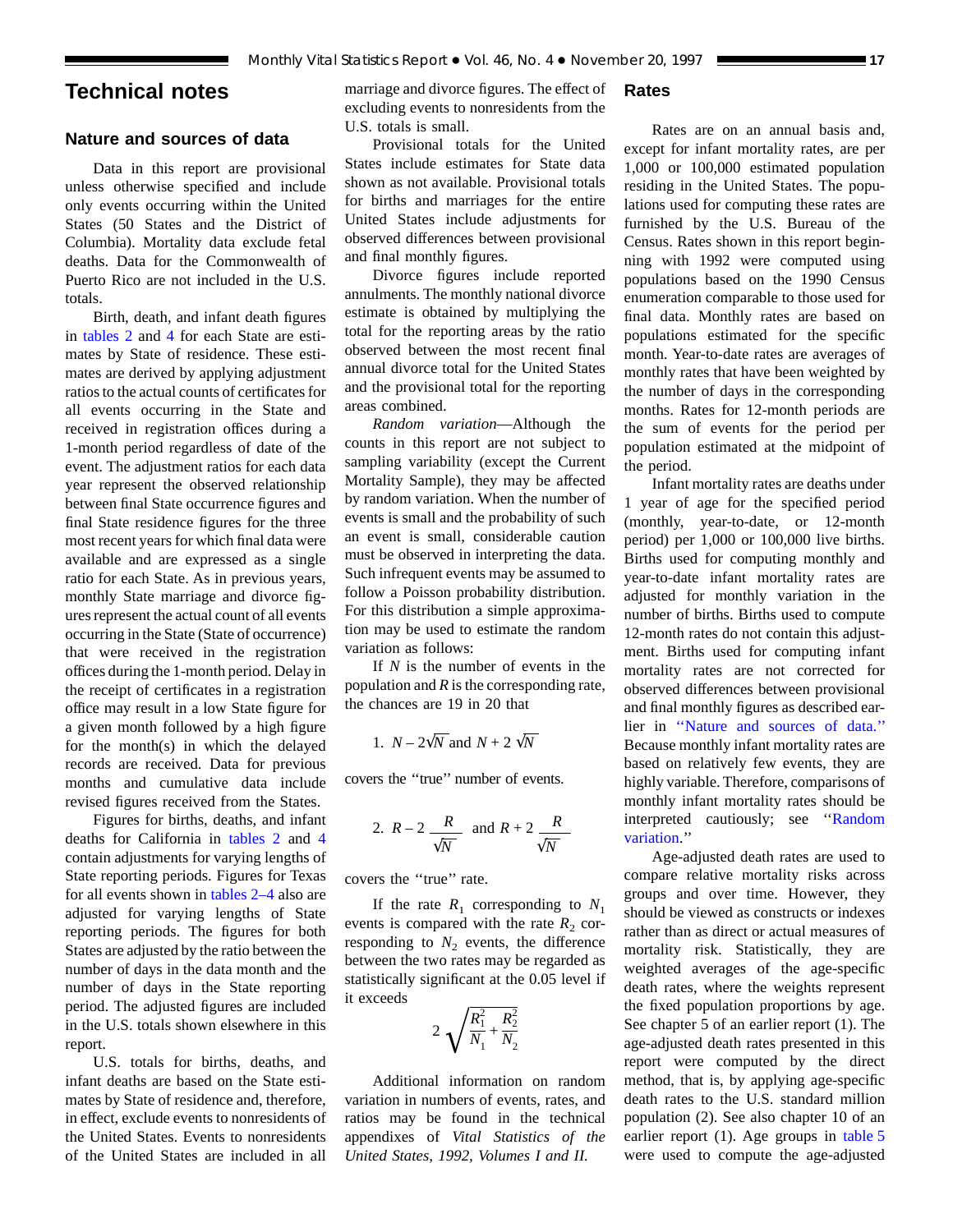rates shown in that table. It is important not to compare age-adjusted rates with crude rates.

# **Current Mortality Sample**

The Current Mortality Sample (CMS) is a 10-percent systematic sample of death certificates drawn each month after the certificates are counted in the State registration offices. Deaths and death rates for the United States by age, race, sex, and cause are estimated based on the sample. Because of the additional time required to select and process the certificates, data based on the CMS are published 1 month after publication of the U.S. and State counts. Complete information concerning the underlying cause of death sometimes is not available when the sample is drawn. As a result estimates based on sample counts for certain causes are biased. Correction for bias is not made in this report.

Estimated numbers of deaths based on the sample were proportionately adjusted to be consistent with estimates based on the count of death certificates received in State registration offices.

*HIV infection*—Beginning with data for 1987, the National Center for Health Statistics introduced categories \*042– \*044 for classifying and coding Human immunodeficiency virus (HIV) infection. The asterisks before the categories indicate that these codes are not part of the

*Ninth Revision, International Classification of Diseases.* Deaths classified to these categories are included in All other infectious and parasitic diseases in the List of 72 Selected Causes of Death and are also shown separately at the bottom of [table 6.](#page-13-0)

*Sampling variability*—Because the estimates of deaths and death rates presented in this report with the exception of total deaths and deaths under 1 year are based on a sample of death certificates, they are subject to sampling variability. The estimated relative standard error in the following table is a measure of the

**Relative standard errors for estimated numbers of deaths from the Current Mortality Sample expressed as a percent of the estimate**

|                                                                                                                        | Relative standard error<br>of estimate (as percent)                                           |                                                                                                      |  |  |  |
|------------------------------------------------------------------------------------------------------------------------|-----------------------------------------------------------------------------------------------|------------------------------------------------------------------------------------------------------|--|--|--|
| <b>Estimated number</b><br>of deaths                                                                                   | 170,000<br>estimated<br>deaths<br>each month                                                  | 2,000,000<br>estimated<br>deaths<br>each year                                                        |  |  |  |
| 10<br>20<br>50<br>100<br>200<br>500<br>1,000<br>2,000<br>5,000<br>10,000<br>20.000<br>50,000<br>$100,000$<br>$200,000$ | 94.9<br>67.1<br>42.4<br>30.0<br>21.2<br>13.4<br>9.5<br>6.7<br>4.2<br>2.9<br>2.0<br>1.1<br>0.6 | 94.9<br>67.1<br>42.4<br>30.0<br>21.2<br>13.4<br>9.5<br>6.7<br>4.2<br>3.0<br>2.1<br>1.3<br>0.9<br>0.6 |  |  |  |
| 500,000<br>$1,000,000$                                                                                                 |                                                                                               | 0.4<br>0.2                                                                                           |  |  |  |

sampling error of the estimated number of deaths (or of the estimated death rate) expressed as a percent of the estimate. The first column refers to monthly estimates; the second to annual; cumulative year-to-date totals fall between the two.

The chances are about 2 in 3 that the percent difference between an estimate and the result of a complete count is less than the percent shown. The chances are about 19 in 20 that the percent difference is less than twice the percent shown. A figure based on 100 or fewer estimated deaths has a relative standard error of 30 percent or more and is, therefore, considered unreliable. A rate based on 100 or fewer estimated deaths has been replaced by an asterisk.

Unless otherwise specified comparisons made in the text between death rates based on the CMS were statistically significant at the 0.05 level of significance. Lack of comment in the text about any two rates does not mean that the difference was tested and found not to be significant at this level.

# **References**

1. Feinleib M, Zarate AO, eds. Reconsidering age adjustment procedures: Workshop proceedings. National Center for Health Statistics. Vital Health Stat 4(29). 1992.

2. Grove RD, Hetzel AM. Vital statistics rates in the United States, 1940–1960. Public Health Service. Washington: National Center for Health Statistics. 1968.